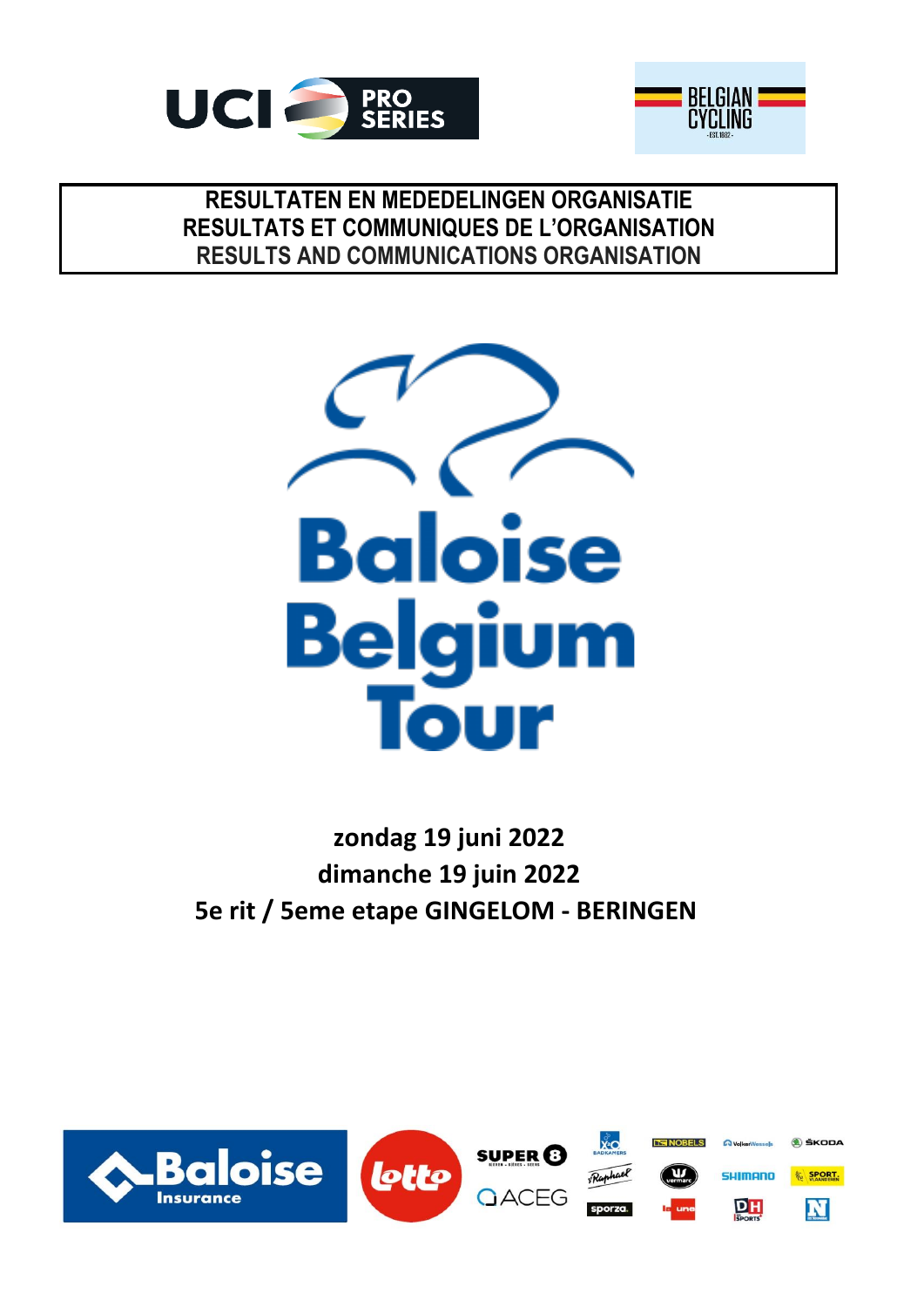



## *Rit / Etape 5 19/06/2022 Gingelom Beringen UITSLAG - RESULTS - RESULTAT*



| Starters:      | 127                                      | Distance:                                  | 182, 1 km                 | Time:                                       | 3:47:03 | Avg Speed.         | 48,12 km/hr    |
|----------------|------------------------------------------|--------------------------------------------|---------------------------|---------------------------------------------|---------|--------------------|----------------|
| Rank Nr        | UCI ID                                   | Name                                       |                           | Team                                        |         | Time/Gap           | Bonif. Penalt. |
| $1 \quad 1$    | NED 100 087 061 36                       | JAKOBSEN Fabio                             |                           | QUICK-STEP ALPHA VINYL TEAM                 |         | 3:47:03            | 0:00:10        |
| 2 81           | BEL 100 148 275 43                       | <b>PHILIPSEN Jasper</b>                    |                           | <b>ALPECIN FENIX</b>                        |         | 0:00:00            | 0:00:06        |
| 3 25           | BEL 100 107 713 27                       | <b>THIJSSEN Gerben</b>                     |                           | INTERMARCHÉ - WANTY - GOBERT MATÉRI         |         | 0.00:00            | 0:00:04        |
| 4 31           | IRL 100 065 995 19                       | <b>BENNETT Sam</b>                         |                           | <b>BORA - HANSGROHE</b>                     |         | 0:00:00            |                |
| 5 71           | GER 100 454 633 75                       |                                            | WALSCHEID Maximilian Rich | <b>COFIDIS</b>                              |         | 0:00:00            |                |
| 6 91           | BEL 100 086 669 32                       | <b>CAPIOT Amaury</b>                       |                           | TEAM ARKEA - SAMSIC                         |         | 0:00:00            |                |
| 7 41           | DEN 100 086 895 64                       | <b>PEDERSEN Mads</b>                       |                           | <b>TREK - SEGAFREDO</b>                     |         | 0:00:00            |                |
| 8 63           | ITA 100 162 997 21                       | <b>DAINESE Alberto</b>                     |                           | <b>TEAM DSM</b>                             |         | 0:00:00            |                |
| 9121           | BEL 100 111 396 24                       | <b>WEEMAES Sasha</b>                       |                           | SPORT VLAANDEREN - BALOISE                  |         | 0:00:00            |                |
| 10 56          | BEL 100 079 141 70                       | VAN ASBROECK Tom                           |                           | <b>ISRAEL - PREMIER TECH</b>                |         | 0:00:00            |                |
| 11 104         | FRA 100 089 909 71                       | LECROQ Jérémy                              |                           | <b>B&amp;B HOTELS - KTM</b>                 |         | 0:00:00            |                |
| 12 76          | BEL 100 086 604 64                       | <b>ALLEGAERT Piet</b>                      |                           | <b>COFIDIS</b>                              |         | 0:00:00            |                |
| 13133          | BEL 100 100 912 16                       | <b>MENTEN Milan</b>                        |                           | <b>BINGOAL PAUWELS SAUCES WB</b>            |         | 0:00:00            |                |
|                | 14 141 J BEL 100 650 048 35              | <b>NYS Thibau</b>                          |                           | <b>BALOISE TREK LIONS</b>                   |         | 0:00:00            |                |
|                | 15 62 J DEN 100 482 927 45               | <b>ANDRESEN Tobias</b>                     |                           | <b>TEAM DSM</b>                             |         | 0:00:00            |                |
| 16 37          | NED 100 069 149 69                       | VAN POPPEL Danny                           |                           | <b>BORA - HANSGROHE</b>                     |         | 0:00:00            |                |
|                | 17 13 J BEL 100 490 235 78               | DE LIE Arnaud                              |                           | LOTTO SOUDAL                                |         | 0:00:00            |                |
| 18164          | NZL 100 044 055 01                       | <b>GATE Aaron</b>                          |                           | BOLTON EQUITIES BLACK SPOKE PRO CYC 0:00:00 |         |                    |                |
| 19124          | BEL 100 099 911 82                       | <b>GHYS Robbe</b>                          |                           | SPORT VLAANDEREN - BALOISE                  |         | 0:00:00            |                |
| 20 94          | BEL 100 100 050 27                       | <b>NOPPE Christophe</b>                    |                           | <b>TEAM ARKEA - SAMSIC</b>                  |         | 0:00:00            |                |
| 21 1 7 2       | BEL 100 136 136 29                       | <b>BOUTS Jordy</b>                         |                           | <b>BEAT CYCLING</b>                         |         | 0:00:00            |                |
| 22 11          | BEL 100 089 133 71                       | <b>CAMPENAERTS Victor</b>                  |                           | LOTTO SOUDAL                                |         | 0:00:00            |                |
| 23181          | BEL 100 098 765 03                       | <b>BORRA Gilles</b>                        |                           | MINERVA CYCLING TEAM                        |         | 0:00:00            |                |
|                | 24 115 J DEN 100 361 204 57              | <b>LEVY William</b>                        |                           | UNO-X PRO CYCLING TEAM                      |         | 0:00:00            |                |
| 25 82          | BEL 100 093 662 41                       | DE BONDT Dries                             |                           | <b>ALPECIN FENIX</b>                        |         | 0:00:00            |                |
| 26 52          | CAN 100 054 757 33                       | <b>BOIVIN Guillaume</b>                    |                           | <b>ISRAEL - PREMIER TECH</b>                |         | 0:00:00            |                |
|                | 27 103 J FRA 100 680 835 73              | <b>LAURANCE Axel</b>                       |                           | <b>B&amp;B HOTELS - KTM</b>                 |         | 0:00:00            |                |
| 28 93          | FRA 100 098 505 34                       | <b>HOFSTETTER Hugo</b>                     |                           | <b>TEAM ARKEA - SAMSIC</b>                  |         | 0:00:00            |                |
| 29114          | NOR 100 088 496 16                       | <b>RESELL Erik Nordsaeter</b>              |                           | UNO-X PRO CYCLING TEAM                      |         | 0:00:00            |                |
| 30131          | POL 100 109 575 46                       | <b>ANIOLKOWSKI Stanislaw</b>               |                           | <b>BINGOAL PAUWELS SAUCES WB</b>            |         | 0.00:00            |                |
| 31 64          | GBR 100 109 559 30                       | <b>DONOVAN Mark</b>                        |                           | <b>TEAM DSM</b>                             |         | 0:00:00            |                |
|                | 32 207 J LUX 100 350 041 49              | <b>KESS Alexandre</b>                      |                           | GEOFCO DOLTCINI MATERIEL-VELO.COM           |         | 0:00:00            |                |
| 33111<br>34 17 | NOR 100 198 892 26                       | <b>TILLER Rasmus</b><br><b>WELLENS Tim</b> |                           | UNO-X PRO CYCLING TEAM<br>LOTTO SOUDAL      |         | 0:00:00            |                |
| 35 101         | BEL 100 064 531 10<br>FRA 100 075 840 67 | <b>JAUREGUI Quentin</b>                    |                           | <b>B&amp;B HOTELS - KTM</b>                 |         | 0:00:00<br>0:00:00 |                |
| 36 47          | LUX 100 066 796 44                       | <b>KIRSCH Alex</b>                         |                           | TREK - SEGAFREDO                            |         | 0:00:00            |                |
|                | 37 153 J NED 100 233 561 66              | <b>KAMP Ryan</b>                           |                           | PAUWELS SAUZEN - BINGOAL                    |         | 0.00:00            |                |
| 38 2           | BEL 100 022 640 23                       | <b>KEISSE IIjo</b>                         |                           | QUICK-STEP ALPHA VINYL TEAM                 |         | 0.00:00            |                |
|                | 39 126 J BEL 100 649 275 38              | <b>BERCKMOES Jenno</b>                     |                           | SPORT VLAANDEREN - BALOISE                  |         | 0.00:00            |                |
| 40 23          | BEL 100 079 451 89                       | <b>HERMANS Quinten</b>                     |                           | INTERMARCHÉ - WANTY - GOBERT MATÉRI         |         | 0:00:00            |                |
| 41 21          | NOR 100 068 755 63                       | BYSTRØM Sven Erik                          |                           | INTERMARCHÉ - WANTY - GOBERT MATÉRI 0:00:00 |         |                    |                |
| 42 6           | SUI 100 109 483 51                       | <b>SCHMID Mauro</b>                        |                           | QUICK-STEP ALPHA VINYL TEAM                 |         | 0.00:00            |                |
| 43165          | NZL 100 091 393 03                       | <b>MUDGWAY Luke</b>                        |                           | BOLTON EQUITIES BLACK SPOKE PRO CYC 0:00:00 |         |                    |                |
| 44 51          | BEL 100 053 912 61                       | <b>VANMARCKE Sep</b>                       |                           | ISRAEL - PREMIER TECH                       |         | 0:00:00            |                |
| 45 105         | FRA 100 029 636 35                       | <b>LEMOINE Cyril</b>                       |                           | <b>B&amp;B HOTELS - KTM</b>                 |         | 0:00:00            |                |
|                | 46 97 J FRA 100 672 076 44               | VAUQUELIN Kévin                            |                           | TEAM ARKEA - SAMSIC                         |         | 0:00:00            |                |
| 47 127         | BEL 100 146 233 38                       | <b>MERTENS Julian</b>                      |                           | SPORT VLAANDEREN - BALOISE                  |         | 0:00:00            |                |
| 48106          | FRA 100 064 885 73                       | <b>MORICE Julien</b>                       |                           | <b>B&amp;B HOTELS - KTM</b>                 |         | 0.00:00            |                |
|                |                                          |                                            |                           |                                             |         |                    |                |

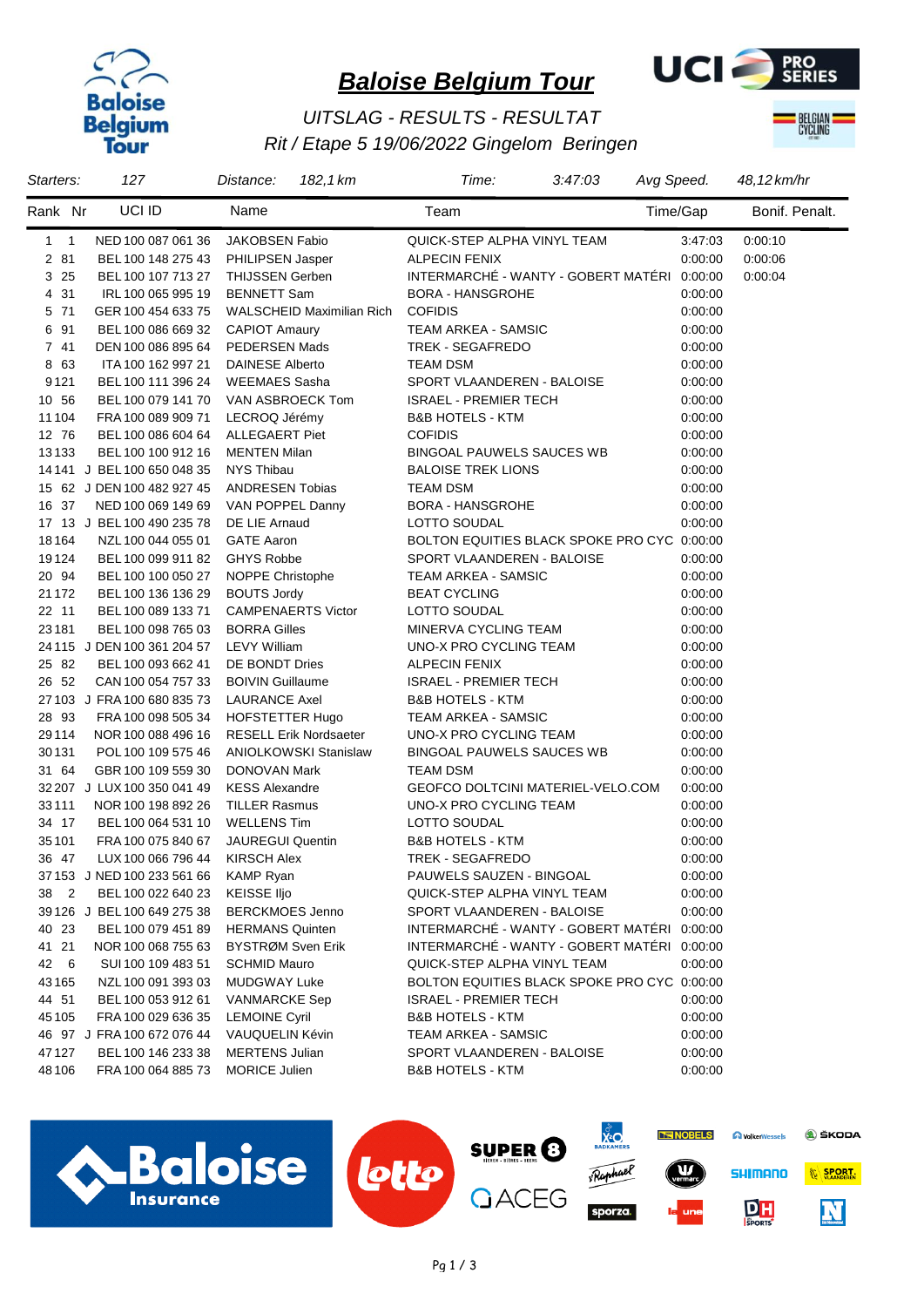



## *Rit / Etape 5 19/06/2022 Gingelom Beringen UITSLAG - RESULTS - RESULTAT*



| Starters: | 127                         | 182, 1 km<br>Distance:        | Time:<br>3:47:03                            | Avg Speed. | 48,12 km/hr    |
|-----------|-----------------------------|-------------------------------|---------------------------------------------|------------|----------------|
| Rank Nr   | UCI ID                      | Name                          | Team                                        | Time/Gap   | Bonif. Penalt. |
| 49 57     | BEL 100 086 633 93          | <b>BIERMANS Jenthe</b>        | <b>ISRAEL - PREMIER TECH</b>                | 0:00:00    |                |
| 50 24     | ITA 100 093 935 23          | ROTA Lorenzo                  | INTERMARCHÉ - WANTY - GOBERT MATÉRI 0:00:00 |            |                |
| 51 73     | FRA 100 162 411 17          | <b>RENARD Alexis</b>          | <b>COFIDIS</b>                              | 0:00:00    |                |
| 52142     | BEL 100 086 322 73          | <b>AERTS Thijs</b>            | <b>BALOISE TREK LIONS</b>                   | 0:00:00    |                |
| 53 42     | BEL 100 070 799 70          | <b>THEUNS Edward</b>          | TREK - SEGAFREDO                            | 0:00:00    |                |
|           | 54 187 J BEL 100 164 922 06 | <b>VANDEVELDE Yentl</b>       | MINERVA CYCLING TEAM                        | 0:00:00    |                |
| 55211     | BEL 100 109 461 29          | <b>GOEMAN Andreas</b>         | TARTELETTO - ISOREX                         | 0:00:00    |                |
| 56215     | BEL 100 127 356 76          | <b>TEUGELS Lennert</b>        | TARTELETTO - ISOREX                         | 0:00:00    |                |
| 57 83     | NED 100 072 917 54          | <b>RIESEBEEK Oscar</b>        | <b>ALPECIN FENIX</b>                        | 0:00:00    |                |
| 58176     | BEL 100 073 381 33          | <b>SCHUERMANS Jens</b>        | <b>BEAT CYCLING</b>                         | 0:00:00    |                |
| 59 53     | AUT 100 053 915 64          | <b>BRÄNDLE Matthias</b>       | <b>ISRAEL - PREMIER TECH</b>                | 0:00:00    |                |
| 60 84     | GER 100 066 688 33          | <b>KRIEGER Alexander</b>      | <b>ALPECIN FENIX</b>                        | 0:00:00    |                |
| 61 102    | BEL 100 048 194 66          | DEBUSSCHERE Jens              | <b>B&amp;B HOTELS - KTM</b>                 | 0:00:00    |                |
| 62 26     | NED 100 072 971 11          | VAN DER HOORN Taco            | INTERMARCHÉ - WANTY - GOBERT MATÉRI 0:00:00 |            |                |
| 63 22     | BEL 100 075 262 71          | <b>VLIEGEN Loïc</b>           | INTERMARCHÉ - WANTY - GOBERT MATÉRI 0:00:00 |            |                |
| 64 96     | GBR 100 150 321 52          | <b>SWIFT Connor</b>           | <b>TEAM ARKEA - SAMSIC</b>                  | 0:00:00    |                |
| 65122     | BEL 100 162 235 35          | <b>BONNEU Kamiel</b>          | SPORT VLAANDEREN - BALOISE                  | 0:00:00    |                |
| 66196     | NED 100 045 930 33          | <b>VERMELTFOORT Coen</b>      | <b>VOLKERWESSELS CYCLING TEAM</b>           | 0:00:00    |                |
| 67 7      | BEL 100 155 126 07          | <b>VAN TRICHT Stan</b>        | QUICK-STEP ALPHA VINYL TEAM                 | 0:00:00    |                |
| 68<br>5   | FRA 100 075 167 73          | <b>SENECHAL Florian</b>       | QUICK-STEP ALPHA VINYL TEAM                 | 0:00:00    |                |
| 69 77     | FRA 100 101 278 91          | <b>ZINGLE Axel</b>            | <b>COFIDIS</b>                              | 0:00:00    |                |
| 70147     | NED 100 061 186 60          | VAN DER HAAR Lars             | <b>BALOISE TREK LIONS</b>                   | 0:00:00    |                |
| 71 203    | BEL 100 143 196 08          | <b>DANIELS Simon</b>          | GEOFCO DOLTCINI MATERIEL-VELO.COM           | 0:00:00    |                |
|           | 72 154 J BEL 100 649 316 79 | <b>MEEUSSEN Witse</b>         | PAUWELS SAUZEN - BINGOAL                    | 0:00:00    |                |
| 73 32     | NZL 100 055 066 51          | <b>ARCHBOLD Shane</b>         | <b>BORA - HANSGROHE</b>                     | 0:00:00    |                |
| 74 192    | NED 100 156 821 53          | DE JONG Timo                  | <b>VOLKERWESSELS CYCLING TEAM</b>           | 0:00:00    |                |
| 75 135    | ITA 100 097 881 89          | <b>TIZZA Marco</b>            | <b>BINGOAL PAUWELS SAUCES WB</b>            | 0:00:00    |                |
| 76 35     | IRL 100 086 354 08          | <b>MULLEN Ryan</b>            | <b>BORA - HANSGROHE</b>                     | 0:00:00    |                |
| 77137     | BEL 100 086 385 39          | <b>ROBEET Ludovic</b>         | <b>BINGOAL PAUWELS SAUCES WB</b>            | 0:00:00    |                |
| 78 72     | NED 100 058 402 89          | <b>KREDER Wesley</b>          | <b>COFIDIS</b>                              | 0:00:00    |                |
| 79 85     | BEL 100 111 275 00          | PLANCKAERT Edward             | <b>ALPECIN FENIX</b>                        | 0:00:00    |                |
| 80 54     | ITA 100 030 942 80          | DE MARCHI Alessandro          | <b>ISRAEL - PREMIER TECH</b>                | 0:00:00    |                |
| 81213     | BEL 100 109 782 59          | <b>MARCHAND Gianni</b>        | TARTELETTO - ISOREX                         | 0:00:00    |                |
| 82214     | BEL 100 136 490 92          | RELAES Jacob                  | TARTELETTO - ISOREX                         | 0:00:00    |                |
|           | 83 162 J NZL 100 543 779 78 | <b>CURRIE Logan</b>           | BOLTON EQUITIES BLACK SPOKE PRO CYC 0:00:00 |            |                |
| 84116     | NOR 100 159 053 54          | <b>URIANSTAD Martin Bugge</b> | UNO-X PRO CYCLING TEAM                      | 0:00:00    |                |
| 85194     | NED 100 156 770 02          | <b>HAEST Jasper</b>           | <b>VOLKERWESSELS CYCLING TEAM</b>           | 0:00:00    |                |
| 86 27     | NED 100 033 229 39          | VAN POPPEL Boy                | INTERMARCHE - WANTY - GOBERT MATERI         | 0:00:00    |                |
| 87136     | LUX 100 110 298 90          | WIRTGEN Luc                   | BINGOAL PAUWELS SAUCES WB                   | 0:00:27    |                |
| 88134     | NED 100 140 657 88          | <b>PAASSCHENS Mathijs</b>     | BINGOAL PAUWELS SAUCES WB                   | 0:00:27    |                |
| 89 45     | LAT 100 075 275 84          | <b>LIEPINS Emils</b>          | TREK - SEGAFREDO                            | 0:00:27    |                |
|           | 90 186 J BEL 100 164 577 49 | PONSAERTS Thibaut             | MINERVA CYCLING TEAM                        | 0:00:27    |                |
| 91 4      | DEN 100 033 089 93          | MØRKØV Michael                | QUICK-STEP ALPHA VINYL TEAM                 | 0:00:27    |                |
| 92175     | NED 100 065 020 14          | <b>HAVIK Yoeri</b>            | <b>BEAT CYCLING</b>                         | 0:00:27    |                |
| 93113     | DEN 100 068 833 44          | <b>HANSEN Lasse Norman</b>    | UNO-X PRO CYCLING TEAM                      | 0:00:27    |                |
| 94 75     | BEL 100 058 657 53          | <b>WALLAYS Jelle</b>          | <b>COFIDIS</b>                              | 0:00:27    |                |
| 95 205    | BEL 100 099 674 39          | SIEMONS Stijn                 | <b>GEOFCO DOLTCINI MATERIEL-VELO.COM</b>    | 0:00:27    |                |
| 96 166    | NZL 100 099 793 61          | <b>CHRISTENSEN Ryan</b>       | BOLTON EQUITIES BLACK SPOKE PRO CYC 0:00:27 |            |                |
|           |                             |                               |                                             |            |                |

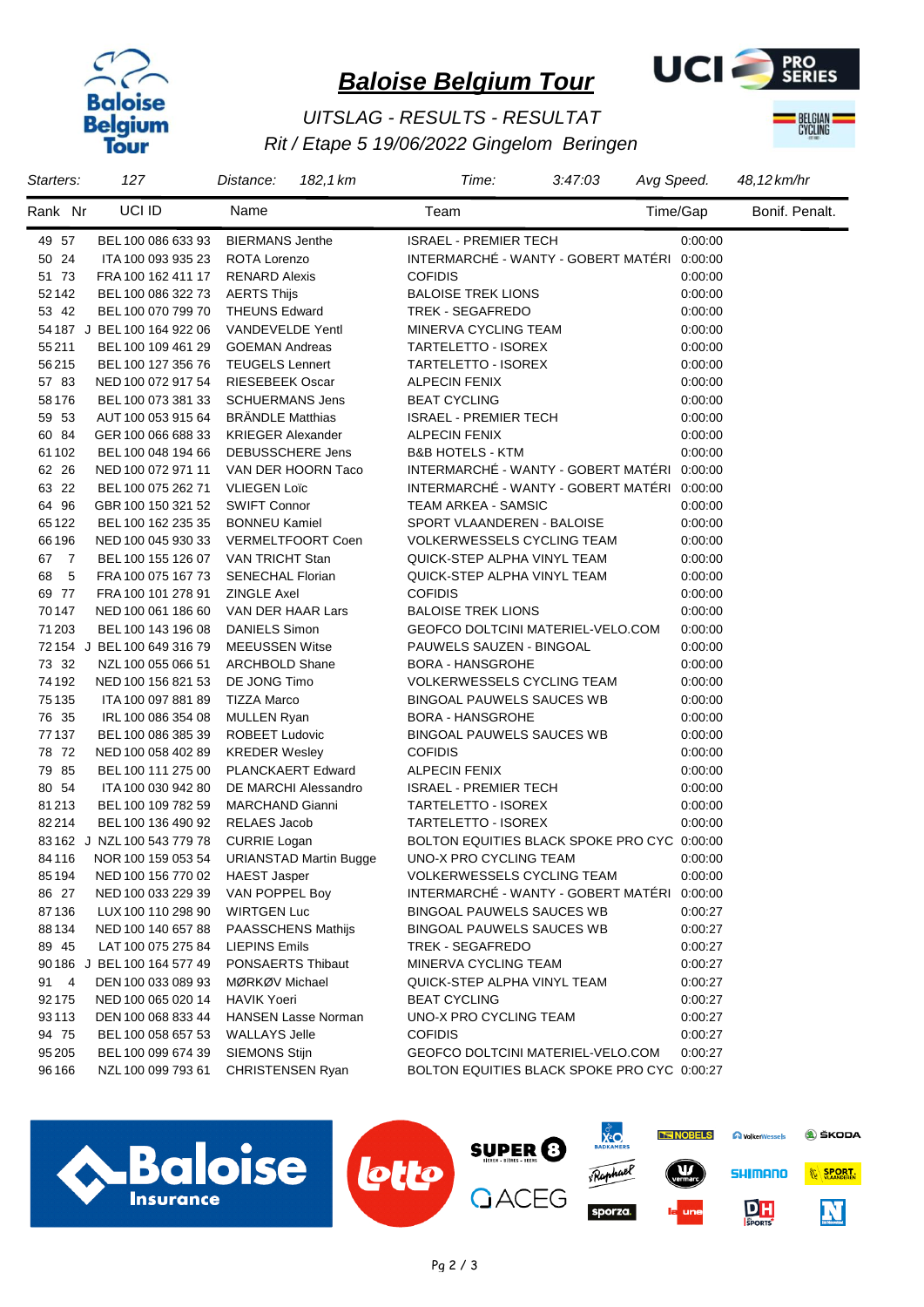



## *Rit / Etape 5 19/06/2022 Gingelom Beringen UITSLAG - RESULTS - RESULTAT*



| Starters: | 127                              | 182, 1 km<br>Distance:   | Time:<br>3:47:03                            | Avg Speed. | 48,12 km/hr    |
|-----------|----------------------------------|--------------------------|---------------------------------------------|------------|----------------|
| Rank Nr   | UCI ID                           | Name                     | Team                                        | Time/Gap   | Bonif. Penalt. |
|           | 97 156 J ITA 100 316 032 87      | MASCIARELLI Lorenzo      | PAUWELS SAUZEN - BINGOAL                    | 0:00:27    |                |
| 98 1 95   | NED 100 111 404 32               | VAN SINTMAARTENSDIJK D   | <b>VOLKERWESSELS CYCLING TEAM</b>           | 0:00:27    |                |
| 99 95     | FRA 100 079 521 62 RUSSO Clément |                          | <b>TEAM ARKEA - SAMSIC</b>                  | 0:00:27    |                |
| 100 92    | BEL 100 086 691 54               | <b>DECLERCQ Benjamin</b> | <b>TEAM ARKEA - SAMSIC</b>                  | 0:00:27    |                |
| 101 36    | J GER 100 363 776 10             | LÜHRS Luis-Joe           | <b>BORA - HANSGROHE</b>                     | 0:00:27    |                |
|           | 102 202 J BEL 100 165 116 06     | VINCENT Johan            | GEOFCO DOLTCINI MATERIEL-VELO.COM           | 0:00:27    |                |
| 103 46    | NED 100 155 087 65               | <b>HOOLE Daan</b>        | TREK - SEGAFREDO                            | 0:00:27    |                |
| 104 34    | BEL 100 148 901 87               | MEEUS Jordi              | <b>BORA - HANSGROHE</b>                     | 0:00:27    |                |
|           | 105 182 J BEL 100 649 510 79     | <b>DEBAELE</b> Jorre     | MINERVA CYCLING TEAM                        | 0:00:52    |                |
| 106 86    | BEL 100 061 458 41               | VAN KEIRSBULCK Guillaume | <b>ALPECIN FENIX</b>                        | 0:00:55    |                |
| 107 74    | BEL 100 064 272 42               | <b>VANBILSEN Kenneth</b> | <b>COFIDIS</b>                              | 0:01:01    |                |
| 108 152   | BEL 100 093 350 20               | <b>ISERBYT Eli</b>       | PAUWELS SAUZEN - BINGOAL                    | 0:01:03    |                |
| 109144    | BEL 100 607 530 03               | <b>LEDEGEN Dietmar</b>   | <b>BALOISE TREK LIONS</b>                   | 0:01:03    |                |
| 110174    | NED 100 157 916 81               | <b>DAEMEN Stijn</b>      | <b>BEAT CYCLING</b>                         | 0:01:40    |                |
| 111 107   | BEL 100 105 896 53               | <b>WARLOP Jordi</b>      | <b>B&amp;B HOTELS - KTM</b>                 | 0.01.49    |                |
| 112 44    | ESP 100 157 694 53               | BRUSTENGA MASAGUE Mar    | TREK - SEGAFREDO                            | 0:01:53    |                |
| 113184    | BEL 100 086 288 39               | <b>JOSEPH Thomas</b>     | MINERVA CYCLING TEAM                        | 0:01:55    |                |
| 114 16    | BEL 100 109 460 28               | VERMEERSCH Florian       | LOTTO SOUDAL                                | 0.02.08    |                |
| 115216    | BEL 100 046 449 67               | VANOVERSCHELDE Kobe      | <b>TARTELETTO - ISOREX</b>                  | 0.02.08    |                |
| 116117    | NOR 100 086 594 54               | <b>ABRAHAMSEN Jonas</b>  | UNO-X PRO CYCLING TEAM                      | 0:02:08    |                |
| 117217    | BEL 100 086 387 41               | VAN BREUSSEGEM Elias     | TARTELETTO - ISOREX                         | 0:02:10    |                |
| 118173    | NED 100 107 355 57               | <b>BURGER Sven</b>       | <b>BEAT CYCLING</b>                         | 0:02:29    |                |
| 119 14    | BEL 100 075 246 55               | <b>FRISON Frederik</b>   | LOTTO SOUDAL                                | 0:02:50    |                |
| 120161    | NZL 100 107 507 15               | <b>SEXTON Tom</b>        | BOLTON EQUITIES BLACK SPOKE PRO CYC 0:02:50 |            |                |
| 121 201   | J BEL 100 462 374 56             | <b>BONNET Théo</b>       | GEOFCO DOLTCINI MATERIEL-VELO.COM           | 0:02:50    |                |
| 122193    | NED 100 061 183 57               | <b>EISING Tijmen</b>     | <b>VOLKERWESSELS CYCLING TEAM</b>           | 0:03:53    |                |
| 123 12    | BEL 100 073 573 31               | DE BUYST Jasper          | LOTTO SOUDAL                                | 0:03:57    |                |
| 124 185   | BEL 100 097 477 73               | MUSEEUW Stefano          | MINERVA CYCLING TEAM                        | 0:03:57    |                |
| 125 206   | BEL 100 098 067 81               | VAN DEN BOSSCHE Angelo   | <b>GEOFCO DOLTCINI MATERIEL-VELO.COM</b>    | 0.05.49    |                |

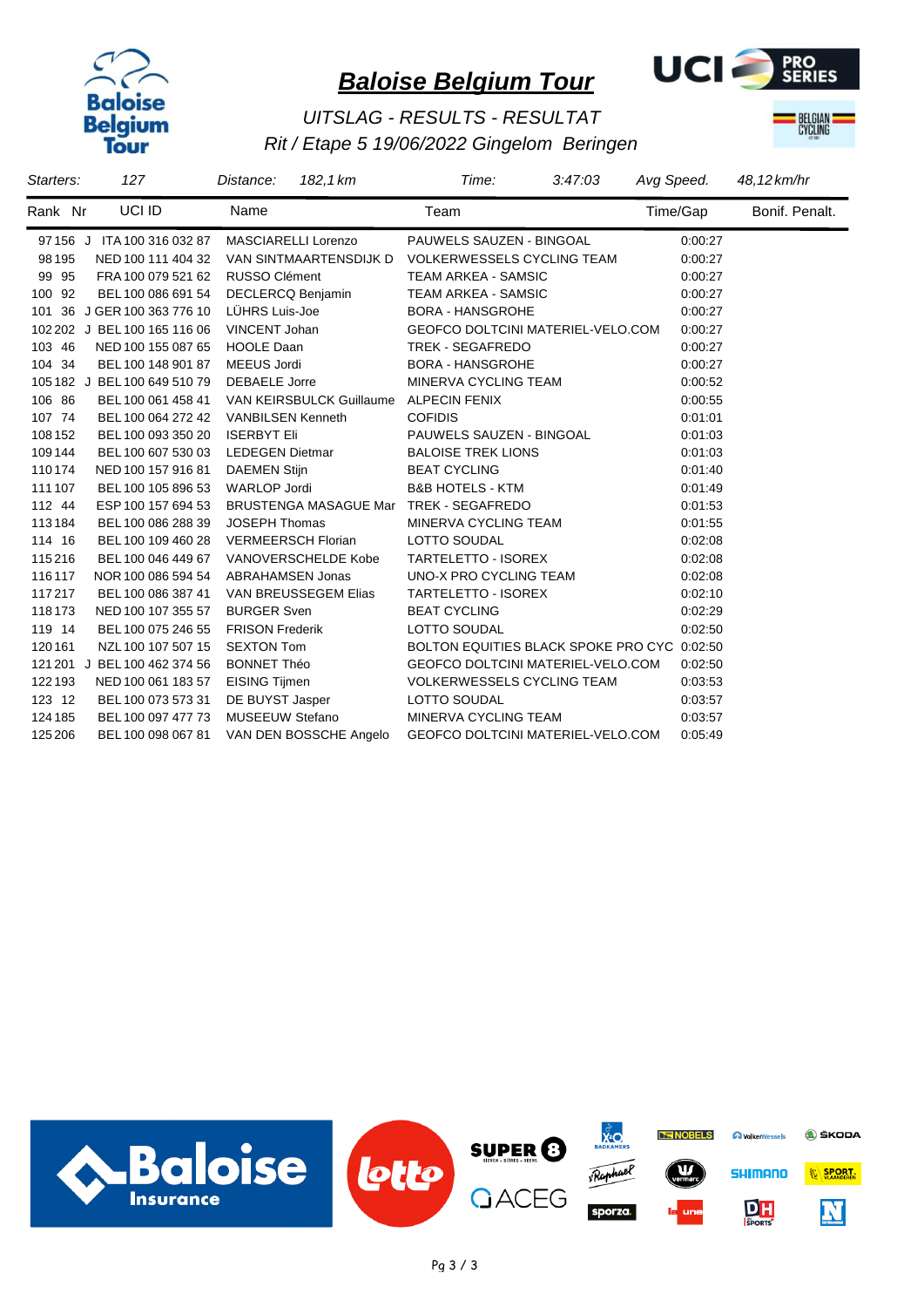



**BELGIAN**<br>CYCLING

*Jongerenklassement - Classement du meilleur Jeune - Youth Classification*

|         | Rit / Etape 5 19/06/2022 Gingelom Beringen |                            |                                          |         |  |  |  |  |
|---------|--------------------------------------------|----------------------------|------------------------------------------|---------|--|--|--|--|
| Rank Nr |                                            | Name                       | Team                                     | Time    |  |  |  |  |
|         | 141 BEL 100 650 048 35 NYS Thibau          |                            | <b>BALOISE TREK LIONS</b>                | 3:47:03 |  |  |  |  |
| 2       | 62 DEN 100 482 927 45                      | ANDRESEN Tobias            | <b>TEAM DSM</b>                          | 3:47:03 |  |  |  |  |
| 3       | 13 BEL 100 490 235 78                      | DE LIE Arnaud              | LOTTO SOUDAL                             | 3:47:03 |  |  |  |  |
| 4       | 115 DEN 100 361 204 57                     | LEVY William               | UNO-X PRO CYCLING TEAM                   | 3:47:03 |  |  |  |  |
| 5       | 103 FRA 100 680 835 73                     | LAURANCE Axel              | <b>B&amp;B HOTELS - KTM</b>              | 3:47:03 |  |  |  |  |
| 6       | 207 LUX 100 350 041 49                     | <b>KESS Alexandre</b>      | GEOFCO DOLTCINI MATERIEL-VELO.COM        | 3:47:03 |  |  |  |  |
|         | 153 NED 100 233 561 66                     | KAMP Ryan                  | PAUWELS SAUZEN - BINGOAL                 | 3:47:03 |  |  |  |  |
| 8       | 126 BEL 100 649 275 38 BERCKMOES Jenno     |                            | SPORT VLAANDEREN - BALOISE               | 3:47:03 |  |  |  |  |
| 9       | 97 FRA 100 672 076 44 VAUQUELIN Kévin      |                            | TEAM ARKEA - SAMSIC                      | 3:47:03 |  |  |  |  |
| 10      | 187 BEL 100 164 922 06 VANDEVELDE Yentl    |                            | MINERVA CYCLING TEAM                     | 3:47:03 |  |  |  |  |
| 11      | 154 BEL 100 649 316 79                     | <b>MEEUSSEN Witse</b>      | PAUWELS SAUZEN - BINGOAL                 | 3:47:03 |  |  |  |  |
| 12      | 162 NZL 100 543 779 78                     | <b>CURRIE Logan</b>        | BOLTON EQUITIES BLACK SPOKE PRO CYCLING  | 3:47:03 |  |  |  |  |
| 13      | 186 BEL 100 164 577 49                     | PONSAERTS Thibaut          | MINERVA CYCLING TEAM                     | 3:47:30 |  |  |  |  |
| 14      | 156 ITA 100 316 032 87                     | <b>MASCIARELLI Lorenzo</b> | PAUWELS SAUZEN - BINGOAL                 | 3:47:30 |  |  |  |  |
| 15      | 36 GER 100 363 776 10                      | LÜHRS Luis-Joe             | <b>BORA - HANSGROHE</b>                  | 3:47:30 |  |  |  |  |
| 16      | 202 BEL 100 165 116 06                     | VINCENT Johan              | <b>GEOFCO DOLTCINI MATERIEL-VELO.COM</b> | 3:47:30 |  |  |  |  |
| 17      | 182 BEL 100 649 510 79                     | DEBAELE Jorre              | MINERVA CYCLING TEAM                     | 3:47:55 |  |  |  |  |
| 18      | 201 BEL 100 462 374 56 BONNET Théo         |                            | <b>GEOFCO DOLTCINI MATERIEL-VELO.COM</b> | 3:49:53 |  |  |  |  |

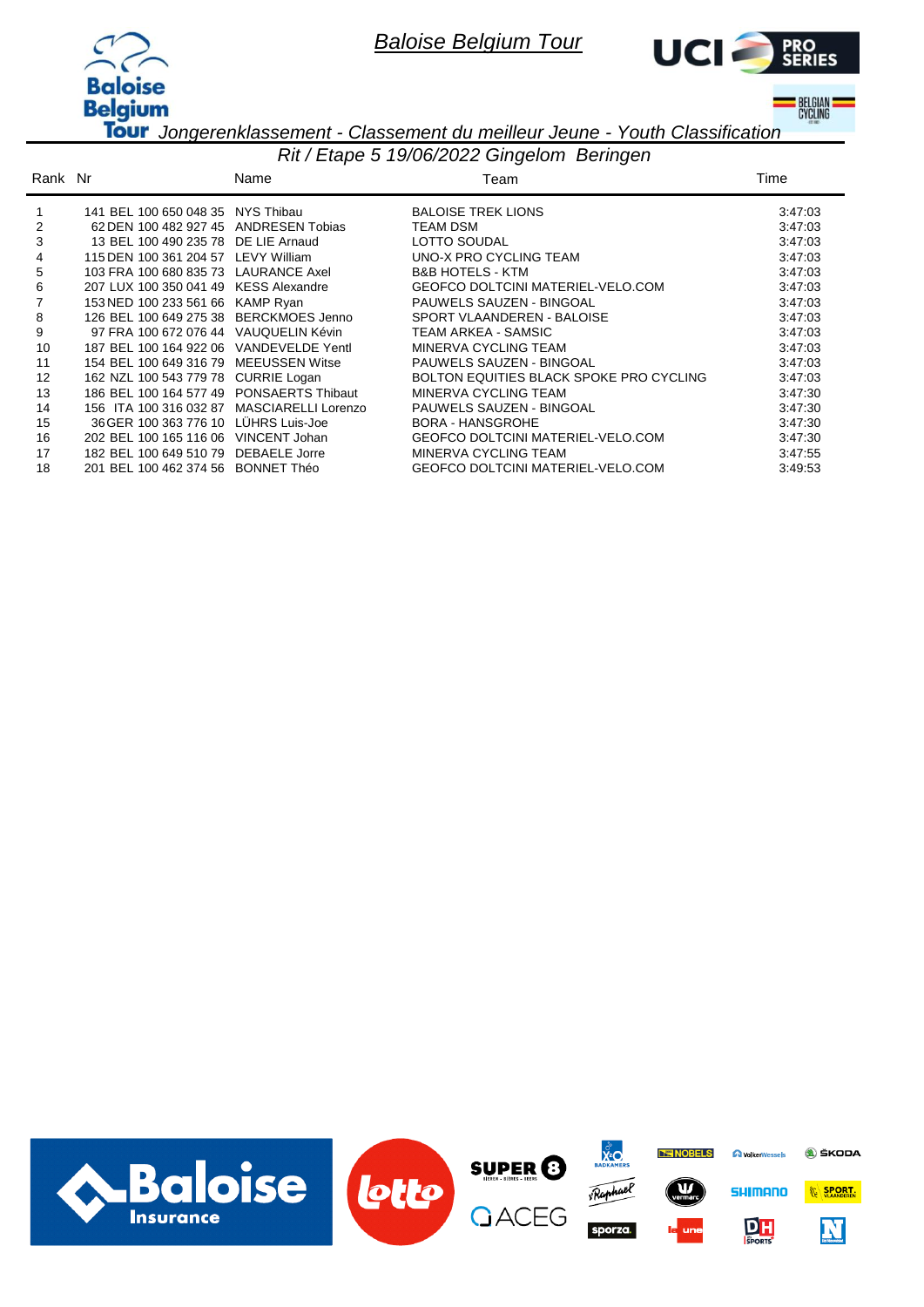



BELGIAN

*Puntenklassement-Classement des points-Points classification Punten Aankomst - Points Arrivée - Points Finish*

|    | Rang Rugnr Naam-Nom             | Ploeg-Equipe                           | <b>Punten-Points</b> |
|----|---------------------------------|----------------------------------------|----------------------|
|    | JAKOBSEN Fabio                  | QUICK-STEP ALPHA VINYL TEAM            | 30                   |
| 2  | 81 PHILIPSEN Jasper             | <b>ALPECIN FENIX</b>                   | 25                   |
| 3  | 25 THIJSSEN Gerben              | INTERMARCHÉ - WANTY - GOBERT MATÉRIAUX | 22                   |
| 4  | 31 BENNETT Sam                  | <b>BORA - HANSGROHE</b>                | 19                   |
| 5  | 71 WALSCHEID Maximilian Richard | <b>COFIDIS</b>                         | 17                   |
| 6  | 91 CAPIOT Amaury                | TEAM ARKEA - SAMSIC                    | 15                   |
| 7  | 41 PEDERSEN Mads                | TREK - SEGAFREDO                       | 13                   |
| 8  | 63 DAINESE Alberto              | <b>TEAM DSM</b>                        | 12                   |
| 9  | 121 WEEMAES Sasha               | SPORT VLAANDEREN - BALOISE             | 11                   |
| 10 | 56 VAN ASBROECK Tom             | <b>ISRAEL - PREMIER TECH</b>           | 10                   |

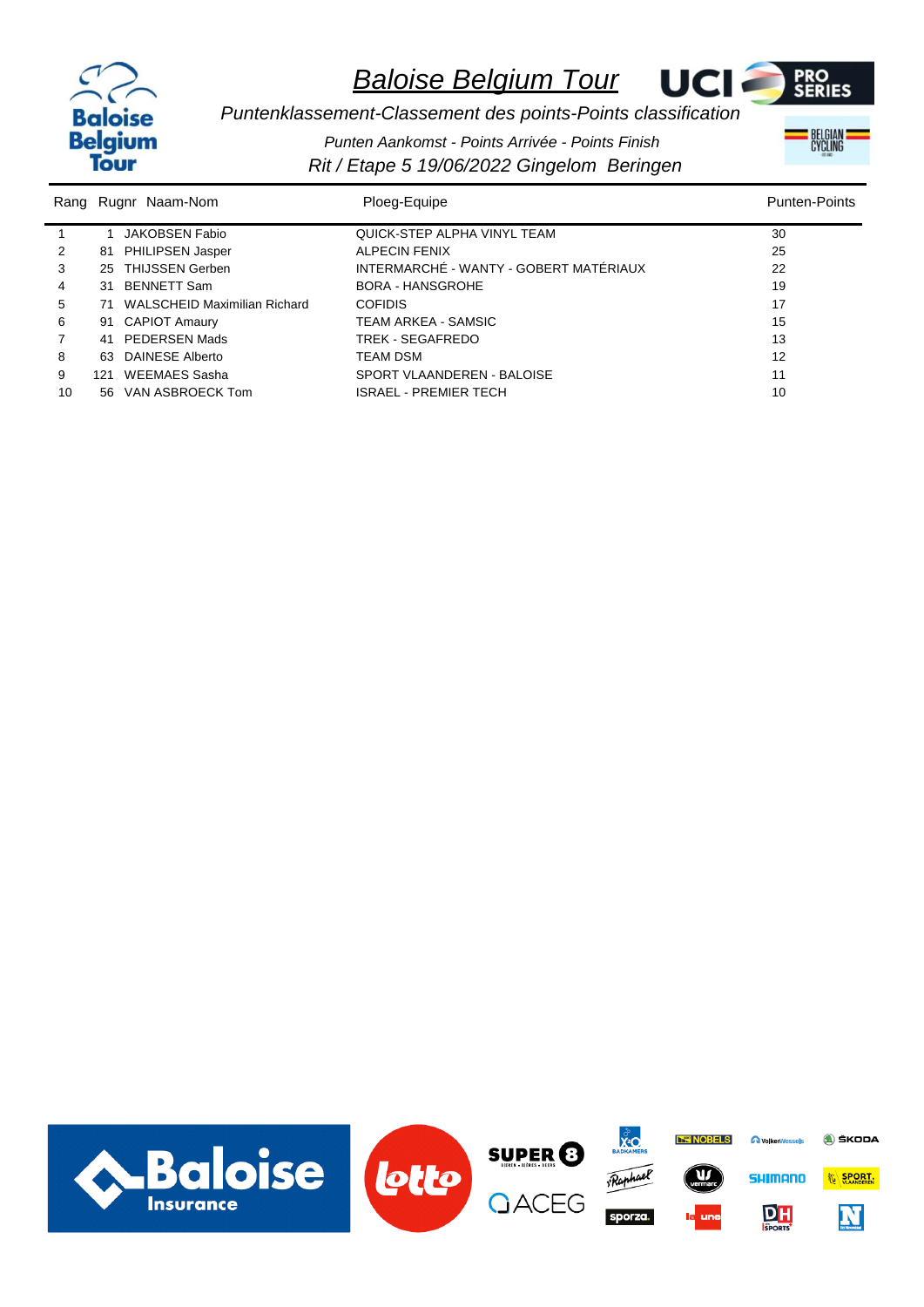



**BELGIAN**<br>CYCLING

*Ploegen klassement-Classement par équipes- Team Classification*

| Rank | Team                                          | Time       | Places | 1st rider |
|------|-----------------------------------------------|------------|--------|-----------|
| 1    | <b>TEAM ARKEA - SAMSIC</b>                    | 3 11:21:09 | 54     | 6         |
| 2    | <b>TEAM DSM</b>                               | 3 11:21:09 | 54     | 8         |
| 3    | SPORT VLAANDEREN - BALOISE                    | 3 11:21:09 | 67     | 9         |
| 4    | <b>COFIDIS</b>                                | 3 11:21:09 | 68     | 5         |
| 5    | <b>B&amp;B HOTELS - KTM</b>                   | 3 11:21:09 | 73     | 11        |
| 6    | <b>LOTTO SOUDAL</b>                           | 3 11:21:09 | 73     | 17        |
| 7    | <b>ISRAEL - PREMIER TECH</b>                  | 3 11:21:09 | 80     | 10        |
| 8    | QUICK-STEP ALPHA VINYL TEAM                   | 3 11:21:09 | 81     |           |
| 9    | <b>ALPECIN FENIX</b>                          | 3 11:21:09 | 84     | 2         |
| 10   | INTERMARCHÉ - WANTY - GOBERT MATÉRIAUX        | 3 11:21:09 | 84     | 3         |
| 11   | UNO-X PRO CYCLING TEAM                        | 3 11:21:09 | 86     | 24        |
| 12   | <b>BORA - HANSGROHE</b>                       | 3 11:21:09 | 93     | 4         |
| 13   | <b>TREK - SEGAFREDO</b>                       | 3 11:21:09 | 96     | 7         |
| 14   | <b>BINGOAL PAUWELS SAUCES WB</b>              | 3 11:21:09 | 118    | 13        |
| 15   | <b>BALOISE TREK LIONS</b>                     | 3 11:21:09 | 136    | 14        |
| 16   | <b>BOLTON EQUITIES BLACK SPOKE PRO CYCLIN</b> | 3 11:21:09 | 144    | 18        |
| 17   | <b>TARTELETTO - ISOREX</b>                    | 3 11:21:09 | 192    | 55        |
| 18   | <b>VOLKERWESSELS CYCLING TEAM</b>             | 3 11:21:09 | 225    | 66        |
| 19   | MINERVA CYCLING TEAM                          | 3 11:21:36 | 167    | 23        |
| 20   | <b>BEAT CYCLING</b>                           | 3 11:21:36 | 171    | 21        |
| 21   | <b>GEOFCO DOLTCINI MATERIEL-VELO.COM</b>      | 3 11:21:36 | 198    | 32        |
| 22   | <b>PAUWELS SAUZEN - BINGOAL</b>               | 3 11:21:36 | 206    | 37        |

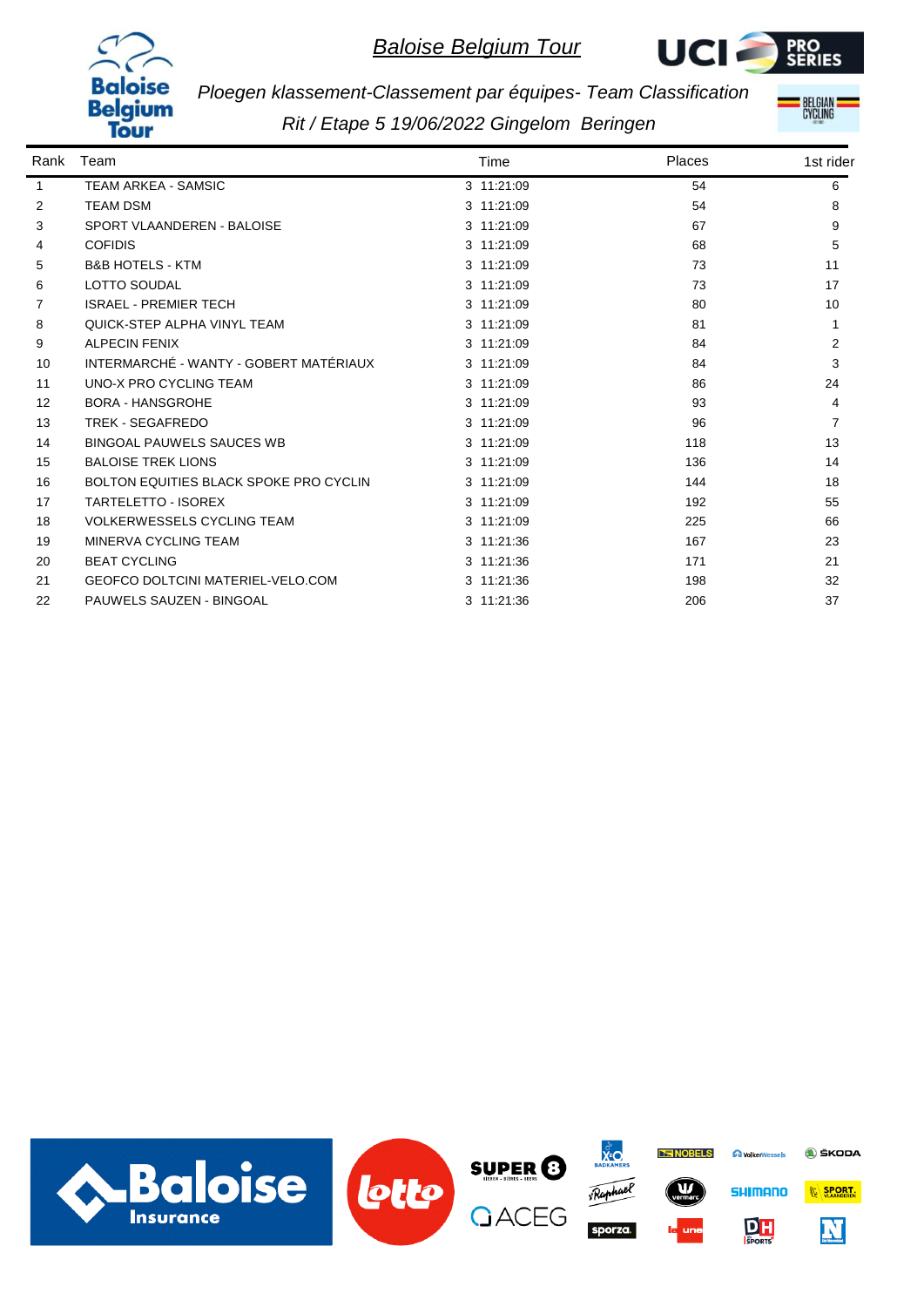



*Rit / Etape 5 19/06/2022 Gingelom Beringen*

### *GOUDEN KM Sprinten*



| Rank Nr |                    | Name               | Team                        | <b>Bonification</b> |
|---------|--------------------|--------------------|-----------------------------|---------------------|
|         | <b>GOUDEN KM 1</b> |                    |                             |                     |
|         | 17                 | WELLENS Tim        | LOTTO SOUDAL                | 0.00.03             |
| 2       |                    | 13 DE LIE Arnaud   | LOTTO SOUDAL                | 0.00.02             |
| 3       |                    | 3 LAMPAERT Yves    | QUICK-STEP ALPHA VINYL TEAM | 0:00:01             |
|         | <b>GOUDEN KM 2</b> |                    |                             |                     |
|         |                    | 5 SENECHAL Florian | QUICK-STEP ALPHA VINYL TEAM | 0:00:03             |
| 2       |                    | 6 SCHMID Mauro     | QUICK-STEP ALPHA VINYL TEAM | 0:00:02             |
| 3       | 4                  | MØRKØV Michael     | QUICK-STEP ALPHA VINYL TEAM | 0:00:01             |
|         | <b>GOUDEN KM 3</b> |                    |                             |                     |
|         |                    | 5 SENECHAL Florian | QUICK-STEP ALPHA VINYL TEAM | 0.00.03             |
| 2       | 6.                 | SCHMID Mauro       | QUICK-STEP ALPHA VINYL TEAM | 0:00:02             |
| 3       | 17                 | <b>WELLENS Tim</b> | LOTTO SOUDAL                | 0:00:01             |

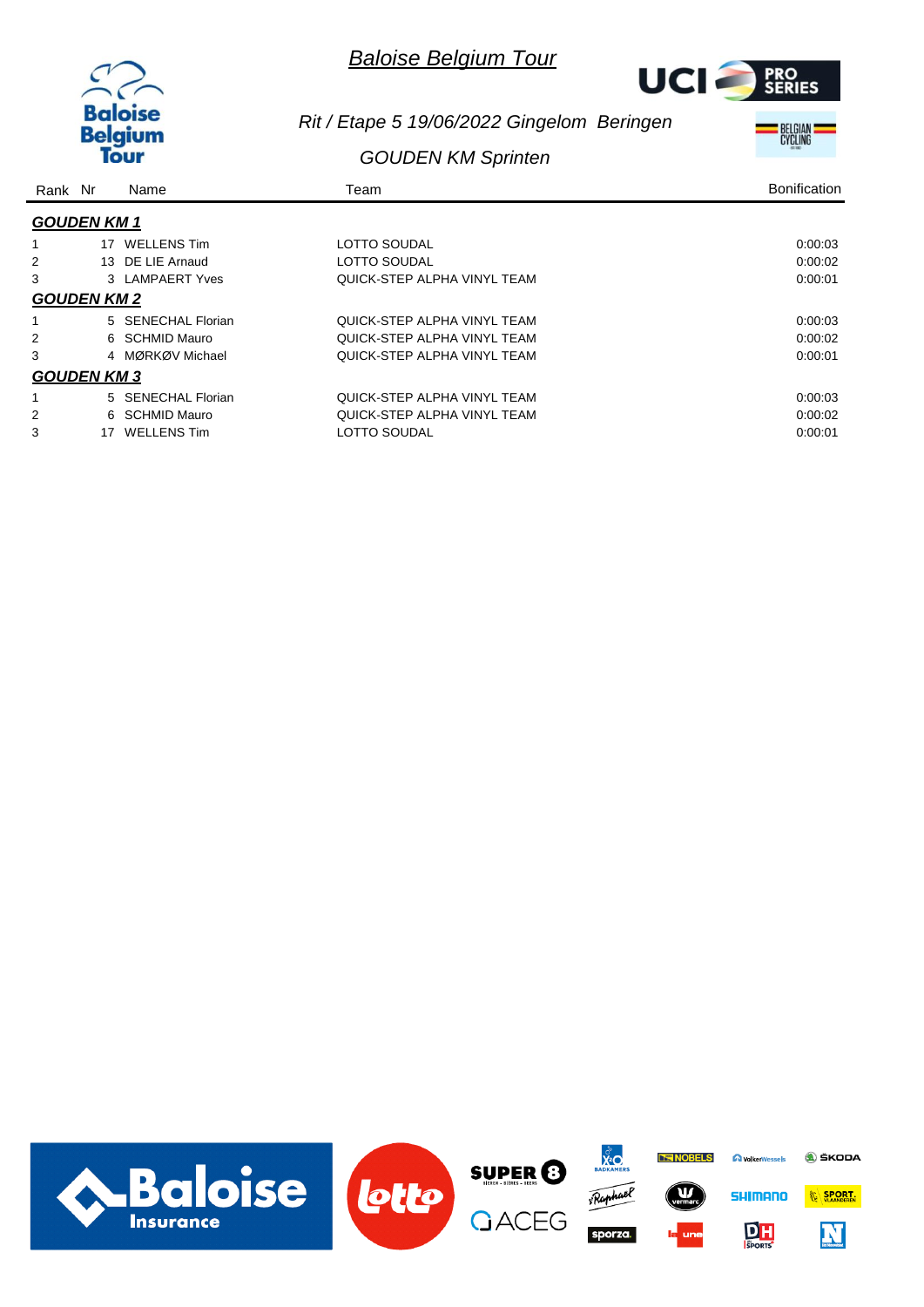



### *Rit / Etape 5 19/06/2022 Gingelom Beringen SUPER 8 Sprinten dag*

BELGIAN<br>CYCLING

| Rank Nr |     | Name                                | Team                                     | Points |
|---------|-----|-------------------------------------|------------------------------------------|--------|
|         |     | Super8 Checkpoint 1 km 19,8         |                                          |        |
|         |     | 195 VAN SINTMAARTENSDIJK Daan       | <b>VOLKERWESSELS CYCLING TEAM</b>        | 10     |
| 2       |     | 82 DE BONDT Dries                   | <b>ALPECIN FENIX</b>                     | 8      |
| 3       |     | 196 VERMELTFOORT Coen               | <b>VOLKERWESSELS CYCLING TEAM</b>        | 6      |
| 4       |     | 173 BURGER Sven                     | <b>BEAT CYCLING</b>                      | 4      |
| 5       |     | 192 DE JONG Timo                    | <b>VOLKERWESSELS CYCLING TEAM</b>        | 2      |
|         |     | Super8 Checkpoint 1 km 115,3        |                                          |        |
|         |     | 116 URIANSTAD Martin Bugge          | UNO-X PRO CYCLING TEAM                   | 10     |
| 2       |     | 195 VAN SINTMAARTENSDIJK Daan       | <b>VOLKERWESSELS CYCLING TEAM</b>        | 8      |
| 3       |     | 82 DE BONDT Dries                   | <b>ALPECIN FENIX</b>                     | 6      |
| 4       |     | 196 VERMELTFOORT Coen               | <b>VOLKERWESSELS CYCLING TEAM</b>        | 4      |
| 5       |     | 187 VANDEVELDE Yentl                | MINERVA CYCLING TEAM                     | 2      |
|         |     | <b>Super8 Checkpoint 1 km 132,2</b> |                                          |        |
|         |     | 216 VANOVERSCHELDE Kobe             | <b>TARTELETTO - ISOREX</b>               | 10     |
| 2       | 117 | ABRAHAMSEN Jonas                    | UNO-X PRO CYCLING TEAM                   | 8      |
| 3       |     | 137 ROBEET Ludovic                  | <b>BINGOAL PAUWELS SAUCES WB</b>         | 6      |
| 4       |     | 116 URIANSTAD Martin Bugge          | UNO-X PRO CYCLING TEAM                   |        |
| 5       |     | 206 VAN DEN BOSSCHE Angelo          | <b>GEOFCO DOLTCINI MATERIEL-VELO.COM</b> | 2      |

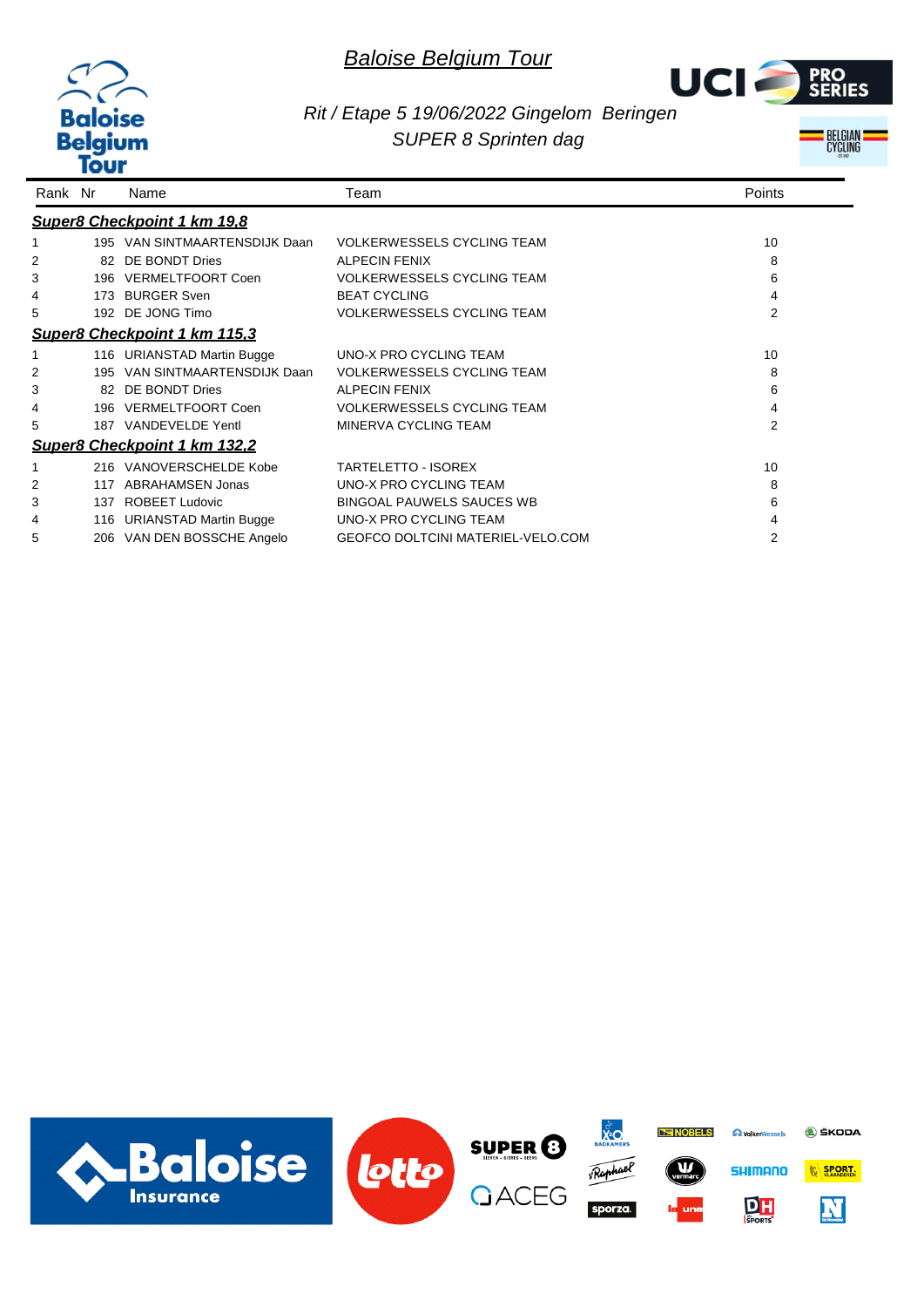



*Algemeen individueel klassement- Classement individuel général - General Classification*

**BELGIAN** 

|                  | Rank Nr    |   | UCI ID                              | Name                                      | Team                                      | Time     | Gap     |
|------------------|------------|---|-------------------------------------|-------------------------------------------|-------------------------------------------|----------|---------|
|                  |            |   |                                     |                                           |                                           |          |         |
| 1                | 6          |   | SUI 100 109 483 51 SCHMID Mauro     |                                           | QUICK-STEP ALPHA VINYL TEAM               | 15:58:40 | 0:00:00 |
| $\overline{c}$   | 17         |   | BEL 100 064 531 10 WELLENS Tim      |                                           | LOTTO SOUDAL                              | 15:58:40 | 0:00:00 |
| 3                | 23         |   | BEL 100 079 451 89 HERMANS Quinten  |                                           | INTERMARCHÉ - WANTY - GOBERT MATÉR        | 15:58:52 | 0:00:12 |
| $\overline{4}$   | 24         |   | ITA 100 093 935 23 ROTA Lorenzo     |                                           | INTERMARCHÉ - WANTY - GOBERT MATÉR        | 15:59:25 | 0:00:45 |
| 5                | 11         |   |                                     | BEL 100 089 133 71 CAMPENAERTS Victor     | LOTTO SOUDAL                              | 15:59:49 | 0:01:09 |
| 6                | 82         |   | BEL 100 093 662 41 DE BONDT Dries   |                                           | <b>ALPECIN FENIX</b>                      | 16:00:34 | 0:01:54 |
| $\boldsymbol{7}$ | 41         |   | DEN 100 086 895 64 PEDERSEN Mads    |                                           | TREK - SEGAFREDO                          | 16:00:52 | 0:02:12 |
| 8                | 81         |   | BEL 100 148 275 43 PHILIPSEN Jasper |                                           | ALPECIN FENIX                             | 16:01:14 | 0:02:34 |
| 9                | 83         |   | NED 100 072 917 54 RIESEBEEK Oscar  |                                           | <b>ALPECIN FENIX</b>                      | 16:01:17 | 0:02:37 |
| 10               | 164        |   | NZL 100 044 055 01 GATE Aaron       |                                           | BOLTON EQUITIES BLACK SPOKE PRO CY        | 16:01:43 | 0:03:03 |
| 11               | 124        |   | BEL 100 099 911 82 GHYS Robbe       |                                           | SPORT VLAANDEREN - BALOISE                | 16:01:57 | 0:03:17 |
| 12               | 97         | J | FRA 100 672 076 44 VAUQUELIN Kévin  |                                           | TEAM ARKEA - SAMSIC                       | 16:01:57 | 0:03:17 |
| 13               | 63         |   | ITA 100 162 997 21 DAINESE Alberto  |                                           | <b>TEAM DSM</b>                           | 16:02:00 | 0:03:20 |
| 14               | 111        |   | NOR 100 198 892 26 TILLER Rasmus    |                                           | UNO-X PRO CYCLING TEAM                    | 16:02:01 | 0:03:21 |
| 15               | 51         |   | BEL 100 053 912 61 VANMARCKE Sep    |                                           | <b>ISRAEL - PREMIER TECH</b>              | 16:02:04 | 0:03:24 |
| 16               | 22         |   | BEL 100 075 262 71 VLIEGEN Loïc     |                                           | INTERMARCHÉ - WANTY - GOBERT MATÉR        | 16:02:17 | 0:03:37 |
|                  | 172        |   | BEL 100 136 136 29 BOUTS Jordy      |                                           | <b>BEAT CYCLING</b>                       | 16:02:20 | 0:03:40 |
| 17               | $\sqrt{5}$ |   |                                     |                                           | QUICK-STEP ALPHA VINYL TEAM               |          |         |
| 18               |            |   | FRA 100 075 167 73 SENECHAL Florian |                                           |                                           | 16:02:45 | 0.04:05 |
| 19               | 64         |   | GBR 100 109 559 30 DONOVAN Mark     |                                           | <b>TEAM DSM</b>                           | 16:02:58 | 0:04:18 |
| 20               | 127        |   | BEL 100 146 233 38 MERTENS Julian   |                                           | SPORT VLAANDEREN - BALOISE                | 16:03:12 | 0:04:32 |
| 21               | 54         |   |                                     | ITA 100 030 942 80 DE MARCHI Alessandro   | <b>ISRAEL - PREMIER TECH</b>              | 16:03:39 | 0.04.59 |
| 22               | 135        |   | ITA 100 097 881 89 TIZZA Marco      |                                           | <b>BINGOAL PAUWELS SAUCES WB</b>          | 16:05:48 | 0:07:08 |
| 23               | 116        |   |                                     | NOR 100 159 053 54 URIANSTAD Martin Bugge | UNO-X PRO CYCLING TEAM                    | 16:06:24 | 0:07:44 |
| 24               | 166        |   |                                     | NZL 100 099 793 61 CHRISTENSEN Ryan       | <b>BOLTON EQUITIES BLACK SPOKE PRO CY</b> | 16:07:10 | 0:08:30 |
| 25               | 122        |   | BEL 100 162 235 35 BONNEU Kamiel    |                                           | SPORT VLAANDEREN - BALOISE                | 16:09:08 | 0:10:28 |
| 26               | 115        | J | DEN 100 361 204 57 LEVY William     |                                           | UNO-X PRO CYCLING TEAM                    | 16:11:39 | 0:12:59 |
| 27               | 77         |   | FRA 100 101 278 91 ZINGLE Axel      |                                           | <b>COFIDIS</b>                            | 16:11:40 | 0:13:00 |
| 28               | 176        |   |                                     | BEL 100 073 381 33 SCHUERMANS Jens        | <b>BEAT CYCLING</b>                       | 16:12:11 | 0:13:31 |
| 29               | 52         |   | CAN 100 054 757 33 BOIVIN Guillaume |                                           | <b>ISRAEL - PREMIER TECH</b>              | 16:12:15 | 0.13:35 |
| 30               | 57         |   | BEL 100 086 633 93 BIERMANS Jenthe  |                                           | <b>ISRAEL - PREMIER TECH</b>              | 16:12:17 | 0:13:37 |
| 31               | 141        |   | J BEL 100 650 048 35 NYS Thibau     |                                           | <b>BALOISE TREK LIONS</b>                 | 16:12:19 | 0.13:39 |
| 32               | 126        | J |                                     | BEL 100 649 275 38 BERCKMOES Jenno        | SPORT VLAANDEREN - BALOISE                | 16:12:26 | 0:13:46 |
| 33               | 93         |   |                                     | FRA 100 098 505 34 HOFSTETTER Hugo        | TEAM ARKEA - SAMSIC                       | 16:12:39 | 0:13:59 |
| 34               | 36         |   | J GER 100 363 776 10 LUHRS Luis-Joe |                                           | <b>BORA - HANSGROHE</b>                   | 16:12:54 | 0:14:14 |
| 35               | 76         |   | BEL 100 086 604 64 ALLEGAERT Piet   |                                           | <b>COFIDIS</b>                            | 16:13:18 | 0:14:38 |
| 36               | 162        | J | NZL 100 543 779 78 CURRIE Logan     |                                           | BOLTON EQUITIES BLACK SPOKE PRO CY        | 16:13:18 | 0:14:38 |
| 37               | 21         |   |                                     | NOR 100 068 755 63 BYSTRØM Sven Erik      | INTERMARCHÉ - WANTY - GOBERT MATÉR        | 16:13:20 | 0.14:40 |
| 38               | 215        |   | BEL 100 127 356 76 TEUGELS Lennert  |                                           | TARTELETTO - ISOREX                       | 16:14:19 | 0:15:39 |
| 39               | 106        |   | FRA 100 064 885 73 MORICE Julien    |                                           | <b>B&amp;B HOTELS - KTM</b>               | 16:14:30 | 0.15:50 |
| 40               | 103        | J | FRA 100 680 835 73 LAURANCE Axel    |                                           | <b>B&amp;B HOTELS - KTM</b>               | 16:14:55 | 0:16:15 |
| 41               | 16         |   |                                     | BEL 100 109 460 28 VERMEERSCH Florian     | <b>LOTTO SOUDAL</b>                       | 16:15:25 | 0:16:45 |
| 42               | 56         |   |                                     | BEL 100 079 141 70 VAN ASBROECK Tom       | <b>ISRAEL - PREMIER TECH</b>              | 16:15:47 | 0:17:07 |
| 43               | 75         |   | BEL 100 058 657 53 WALLAYS Jelle    |                                           | <b>COFIDIS</b>                            | 16:16:24 | 0:17:44 |
| 44               | 213        |   |                                     | BEL 100 109 782 59 MARCHAND Gianni        | TARTELETTO - ISOREX                       | 16:17:37 | 0:18:57 |
| 45               | 37         |   |                                     | NED 100 069 149 69 VAN POPPEL Danny       | BORA - HANSGROHE                          | 16:18:51 | 0:20:11 |
| 46               | 91         |   | BEL 100 086 669 32 CAPIOT Amaury    |                                           | TEAM ARKEA - SAMSIC                       | 16:19:45 | 0:21:05 |
| 47               | 134        |   |                                     | NED 100 140 657 88 PAASSCHENS Mathijs     | BINGOAL PAUWELS SAUCES WB                 | 16:20:35 | 0:21:55 |
| 48               | 96         |   | GBR 100 150 321 52 SWIFT Connor     |                                           | TEAM ARKEA - SAMSIC                       | 16:20:39 | 0:21:59 |
| 49               | 47         |   | LUX 100 066 796 44 KIRSCH Alex      |                                           | TREK - SEGAFREDO                          | 16:21:50 | 0.23:10 |
| 50               | 34         |   | BEL 100 148 901 87 MEEUS Jordi      |                                           | <b>BORA - HANSGROHE</b>                   | 16:22:00 | 0:23:20 |
| 51               | 7          |   | BEL 100 155 126 07 VAN TRICHT Stan  |                                           | QUICK-STEP ALPHA VINYL TEAM               | 16:22:16 | 0:23:36 |
| 52               | 92         |   |                                     | BEL 100 086 691 54 DECLERCQ Benjamin      | TEAM ARKEA - SAMSIC                       | 16:22:31 | 0.23:51 |
| 53               | 105        |   | FRA 100 029 636 35 LEMOINE Cyril    |                                           | <b>B&amp;B HOTELS - KTM</b>               | 16:22:34 | 0:23:54 |
| 54               | 42         |   | BEL 100 070 799 70 THEUNS Edward    |                                           | TREK - SEGAFREDO                          | 16:23:10 | 0:24:30 |
| 55               | 46         |   | NED 100 155 087 65 HOOLE Daan       |                                           | TREK - SEGAFREDO                          | 16:23:16 | 0:24:36 |
|                  |            |   |                                     | NED 100 072 971 11 VAN DER HOORN Taco     | INTERMARCHÉ - WANTY - GOBERT MATÉR        |          |         |
| 56               | 26         |   |                                     |                                           |                                           | 16:23:24 | 0:24:44 |
| 57               | 101        |   | FRA 100 075 840 67 JAUREGUI Quentin |                                           | <b>B&amp;B HOTELS - KTM</b>               | 16:23:32 | 0.24.52 |
|                  |            |   |                                     |                                           |                                           |          |         |

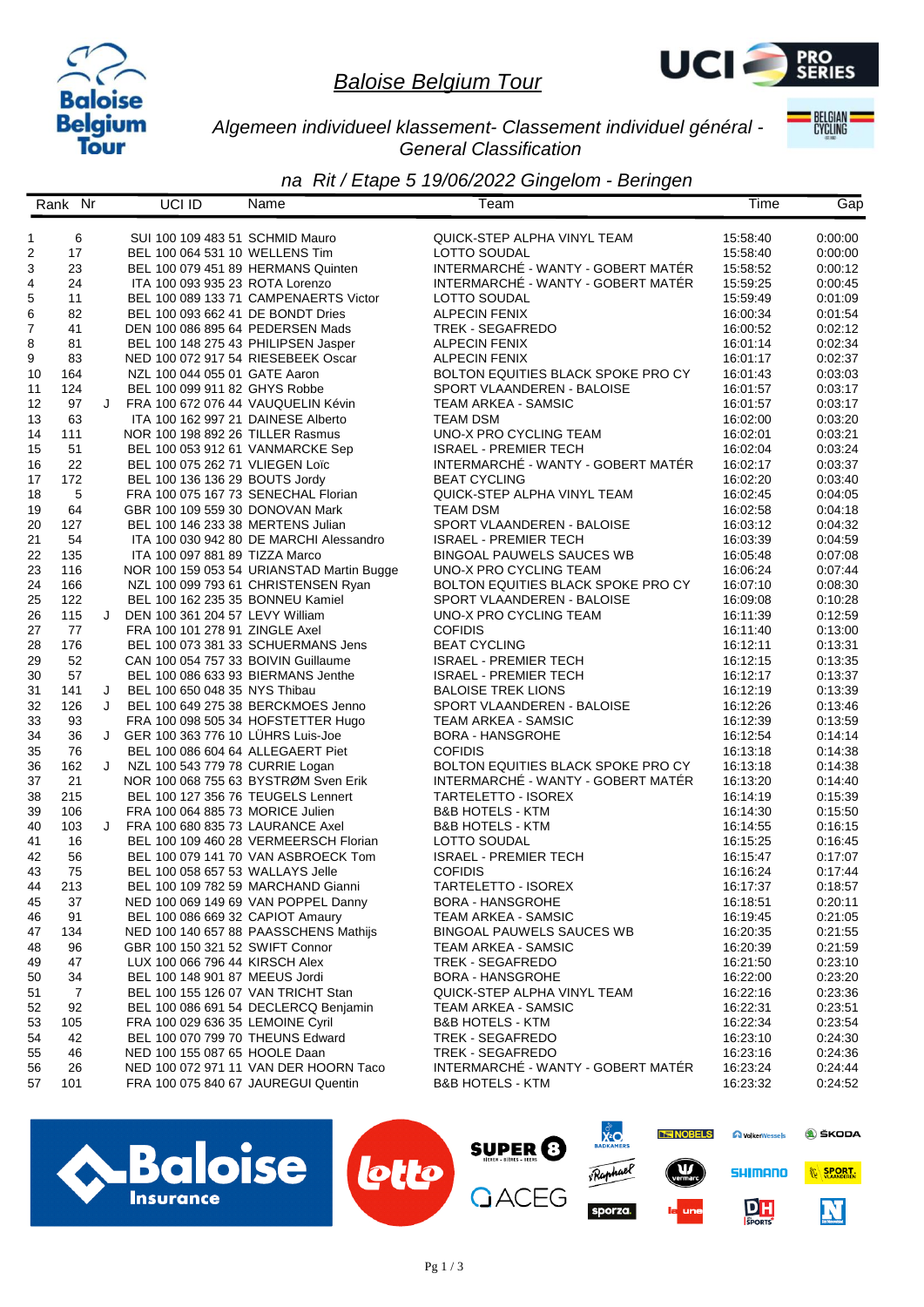



*Algemeen individueel klassement- Classement individuel général - General Classification*

**BELGIAN** 

|     | Rank Nr        |   | UCI ID                         | Name                                                                 | Team                                                    | Time                 | Gap                |
|-----|----------------|---|--------------------------------|----------------------------------------------------------------------|---------------------------------------------------------|----------------------|--------------------|
|     |                |   |                                |                                                                      |                                                         |                      |                    |
| 58  | 133            |   |                                | BEL 100 100 912 16 MENTEN Milan                                      | <b>BINGOAL PAUWELS SAUCES WB</b>                        | 16:23:34             | 0:24:54            |
| 59  | 211            |   |                                | BEL 100 109 461 29 GOEMAN Andreas                                    | TARTELETTO - ISOREX                                     | 16:23:39             | 0:24:59            |
| 60  | 192            |   |                                | NED 100 156 821 53 DE JONG Timo                                      | <b>VOLKERWESSELS CYCLING TEAM</b>                       | 16:24:06             | 0:25:26            |
| 61  | 84             |   |                                | GER 100 066 688 33 KRIEGER Alexander                                 | <b>ALPECIN FENIX</b>                                    | 16:24:07             | 0:25:27            |
| 62  | 187            | J |                                | BEL 100 164 922 06 VANDEVELDE Yentl                                  | MINERVA CYCLING TEAM                                    | 16:24:20             | 0:25:40            |
| 63  | 194            |   |                                | NED 100 156 770 02 HAEST Jasper                                      | <b>VOLKERWESSELS CYCLING TEAM</b>                       | 16:25:12             | 0:26:32            |
| 64  | 85             |   |                                | BEL 100 111 275 00 PLANCKAERT Edward                                 | <b>ALPECIN FENIX</b>                                    | 16:25:39             | 0:26:59            |
| 65  | 74             |   |                                | BEL 100 064 272 42 VANBILSEN Kenneth                                 | <b>COFIDIS</b>                                          | 16:26:10             | 0.27:30            |
| 66  | 136            |   |                                | LUX 100 110 298 90 WIRTGEN Luc                                       | <b>BINGOAL PAUWELS SAUCES WB</b>                        | 16:26:22             | 0:27:42            |
| 67  | $\overline{1}$ |   |                                | NED 100 087 061 36 JAKOBSEN Fabio                                    | QUICK-STEP ALPHA VINYL TEAM                             | 16:26:31             | 0:27:51            |
| 68  | 107            |   |                                | BEL 100 105 896 53 WARLOP Jordi                                      | <b>B&amp;B HOTELS - KTM</b>                             | 16:26:54             | 0:28:14            |
| 69  | 117            |   |                                | NOR 100 086 594 54 ABRAHAMSEN Jonas                                  | UNO-X PRO CYCLING TEAM                                  | 16:27:50             | 0:29:10            |
| 70  | 71             |   |                                | GER 100 454 633 75 WALSCHEID Maximilian Richa                        | <b>COFIDIS</b>                                          | 16:28:15             | 0.29.35            |
| 71  | 181            |   |                                | BEL 100 098 765 03 BORRA Gilles                                      | MINERVA CYCLING TEAM                                    | 16:28:58             | 0:30:18            |
| 72  | 13             | J |                                | BEL 100 490 235 78 DE LIE Arnaud                                     | LOTTO SOUDAL                                            | 16:29:08             | 0:30:28            |
| 73  | 114            |   |                                | NOR 100 088 496 16 RESELL Erik Nordsaeter                            | UNO-X PRO CYCLING TEAM                                  | 16:29:11             | 0:30:31            |
| 74  | 154            | J |                                | BEL 100 649 316 79 MEEUSSEN Witse                                    | PAUWELS SAUZEN - BINGOAL                                | 16:29:15             | 0:30:35            |
| 75  | 113            |   |                                | DEN 100 068 833 44 HANSEN Lasse Norman                               | UNO-X PRO CYCLING TEAM                                  | 16:29:52             | 0:31:12            |
| 76  | 72             |   |                                | NED 100 058 402 89 KREDER Wesley                                     | <b>COFIDIS</b>                                          | 16:30:35             | 0:31:55            |
| 77  |                |   |                                |                                                                      |                                                         |                      |                    |
| 78  | 31<br>62       | J |                                | IRL 100 065 995 19 BENNETT Sam<br>DEN 100 482 927 45 ANDRESEN Tobias | <b>BORA - HANSGROHE</b><br><b>TEAM DSM</b>              | 16:30:38<br>16:31:09 | 0:31:58<br>0:32:29 |
|     |                |   |                                |                                                                      |                                                         |                      |                    |
| 79  | $\overline{4}$ |   |                                | DEN 100 033 089 93 MØRKØV Michael                                    | QUICK-STEP ALPHA VINYL TEAM<br>PAUWELS SAUZEN - BINGOAL | 16:31:18             | 0:32:38            |
| 80  | 153            |   | J NED 100 233 561 66 KAMP Ryan |                                                                      |                                                         | 16:31:34             | 0:32:54            |
| 81  | 104            |   |                                | FRA 100 089 909 71 LECROQ Jérémy                                     | <b>B&amp;B HOTELS - KTM</b>                             | 16:32:31             | 0:33:51            |
| 82  | 142            |   |                                | BEL 100 086 322 73 AERTS Thijs                                       | <b>BALOISE TREK LIONS</b>                               | 16:33:08             | 0:34:28            |
| 83  | 35             |   |                                | IRL 100 086 354 08 MULLEN Ryan                                       | <b>BORA - HANSGROHE</b>                                 | 16:33:12             | 0:34:32            |
| 84  | 131            |   |                                | POL 100 109 575 46 ANIOLKOWSKI Stanislaw                             | <b>BINGOAL PAUWELS SAUCES WB</b>                        | 16:33:14             | 0:34:34            |
| 85  | 45             |   |                                | LAT 100 075 275 84 LIEPINS Emils                                     | TREK - SEGAFREDO                                        | 16:33:42             | 0:35:02            |
| 86  | 27             |   |                                | NED 100 033 229 39 VAN POPPEL Boy                                    | INTERMARCHÉ - WANTY - GOBERT MATÉR                      | 16:33:44             | 0.35.04            |
| 87  | 95             |   |                                | FRA 100 079 521 62 RUSSO Clément                                     | TEAM ARKEA - SAMSIC                                     | 16:33:44             | 0.35.04            |
| 88  | 25             |   |                                | BEL 100 107 713 27 THIJSSEN Gerben                                   | INTERMARCHÉ - WANTY - GOBERT MATÉR                      | 16:33:47             | 0:35:07            |
| 89  | 205            |   |                                | BEL 100 099 674 39 SIEMONS Stijn                                     | GEOFCO DOLTCINI MATERIEL-VELO.COM                       | 16:34:02             | 0:35:22            |
| 90  | 121            |   |                                | BEL 100 111 396 24 WEEMAES Sasha                                     | SPORT VLAANDEREN - BALOISE                              | 16:34:09             | 0:35:29            |
| 91  | 2              |   | BEL 100 022 640 23 KEISSE IIjo |                                                                      | QUICK-STEP ALPHA VINYL TEAM                             | 16:34:09             | 0:35:29            |
| 92  | 186            | J |                                | BEL 100 164 577 49 PONSAERTS Thibaut                                 | MINERVA CYCLING TEAM                                    | 16:34:26             | 0:35:46            |
| 93  | 174            |   |                                | NED 100 157 916 81 DAEMEN Stijn                                      | <b>BEAT CYCLING</b>                                     | 16:34:26             | 0:35:46            |
| 94  | 182            | J |                                | BEL 100 649 510 79 DEBAELE Jorre                                     | MINERVA CYCLING TEAM                                    | 16:34:30             | 0:35:50            |
| 95  | 207            | J |                                | LUX 100 350 041 49 KESS Alexandre                                    | GEOFCO DOLTCINI MATERIEL-VELO.COM                       | 16:34:31             | 0:35:51            |
| 96  | 102            |   |                                | BEL 100 048 194 66 DEBUSSCHERE Jens                                  | <b>B&amp;B HOTELS - KTM</b>                             | 16:34:37             | 0:35:57            |
| 97  | 73             |   |                                | FRA 100 162 411 17 RENARD Alexis                                     | <b>COFIDIS</b>                                          | 16:34:38             | 0.35.58            |
| 98  | 137            |   |                                | BEL 100 086 385 39 ROBEET Ludovic                                    | <b>BINGOAL PAUWELS SAUCES WB</b>                        | 16:34:48             | 0:36:08            |
| 99  | 53             |   |                                | AUT 100 053 915 64 BRÄNDLE Matthias                                  | <b>ISRAEL - PREMIER TECH</b>                            | 16:34:55             | 0:36:15            |
| 100 | 203            |   |                                | BEL 100 143 196 08 DANIELS Simon                                     | GEOFCO DOLTCINI MATERIEL-VELO.COM                       | 16:35:01             | 0:36:21            |
| 101 | 165            |   |                                | NZL 100 091 393 03 MUDGWAY Luke                                      | <b>BOLTON EQUITIES BLACK SPOKE PRO CY</b>               | 16:35:03             | 0:36:23            |
|     | 102 156        | J |                                | ITA 100 316 032 87 MASCIARELLI Lorenzo                               | PAUWELS SAUZEN - BINGOAL                                | 16:35:08             | 0:36:28            |
| 103 | 161            |   |                                | NZL 100 107 507 15 SEXTON Tom                                        | <b>BOLTON EQUITIES BLACK SPOKE PRO CY</b>               | 16:35:21             | 0:36:41            |
| 104 | 94             |   |                                | BEL 100 100 050 27 NOPPE Christophe                                  | TEAM ARKEA - SAMSIC                                     | 16:35:54             | 0.37.14            |
| 105 | 175            |   | NED 100 065 020 14 HAVIK Yoeri |                                                                      | <b>BEAT CYCLING</b>                                     | 16:36:00             | 0:37:20            |
| 106 | 184            |   |                                | BEL 100 086 288 39 JOSEPH Thomas                                     | MINERVA CYCLING TEAM                                    | 16:36:11             | 0:37:31            |
| 107 | 173            |   |                                | NED 100 107 355 57 BURGER Sven                                       | <b>BEAT CYCLING</b>                                     | 16:36:13             | 0:37:33            |
| 108 | 214            |   |                                | BEL 100 136 490 92 RELAES Jacob                                      | TARTELETTO - ISOREX                                     | 16:36:36             | 0:37:56            |
| 109 | 152            |   |                                | BEL 100 093 350 20 ISERBYT Eli                                       | PAUWELS SAUZEN - BINGOAL                                | 16:36:49             | 0:38:09            |
| 110 | 206            |   |                                | BEL 100 098 067 81 VAN DEN BOSSCHE Angelo                            | GEOFCO DOLTCINI MATERIEL-VELO.COM                       | 16:37:22             | 0:38:42            |
| 111 | 147            |   |                                | NED 100 061 186 60 VAN DER HAAR Lars                                 | <b>BALOISE TREK LIONS</b>                               | 16:37:31             | 0:38:51            |
| 112 | 217            |   |                                | BEL 100 086 387 41 VAN BREUSSEGEM Elias                              | TARTELETTO - ISOREX                                     | 16:37:38             | 0:38:58            |
| 113 | 44             |   |                                | ESP 100 157 694 53 BRUSTENGA MASAGUE Mar                             | TREK - SEGAFREDO                                        | 16:37:41             | 0:39:01            |
| 114 | 32             |   |                                | NZL 100 055 066 51 ARCHBOLD Shane                                    | <b>BORA - HANSGROHE</b>                                 | 16:38:06             | 0:39:26            |
|     |                |   |                                |                                                                      |                                                         |                      |                    |

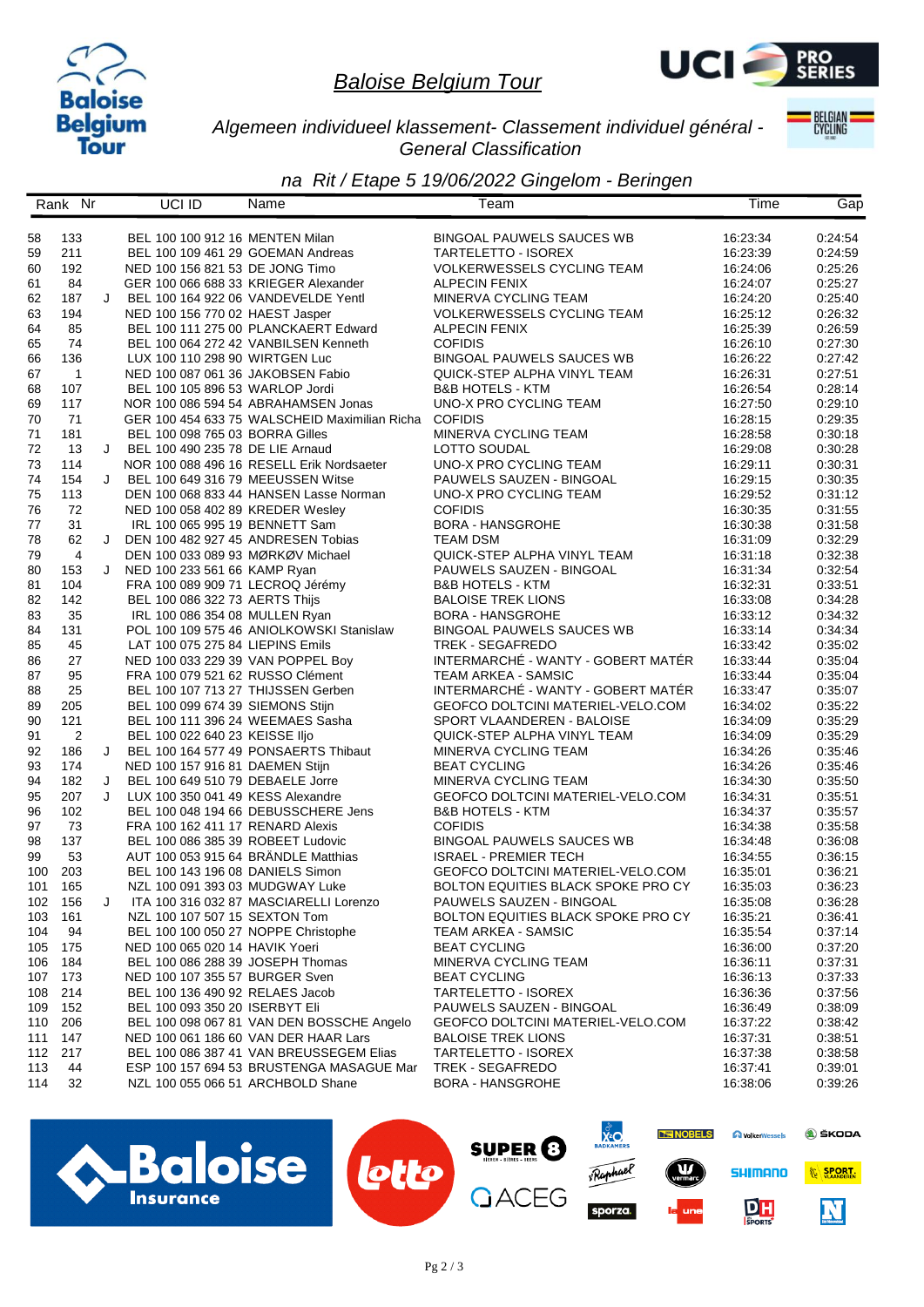



*Algemeen individueel klassement- Classement individuel général - General Classification*

**BELGIAN** 

|     | Rank Nr | UCI ID                             | Name                                        | ⊺eam                              | Time     | Gap     |
|-----|---------|------------------------------------|---------------------------------------------|-----------------------------------|----------|---------|
| 115 | 196     |                                    | NED 100 045 930 33 VERMELTFOORT Coen        | <b>VOLKERWESSELS CYCLING TEAM</b> | 16:38:15 | 0.39.35 |
| 116 | 86      |                                    | BEL 100 061 458 41 VAN KEIRSBULCK Guillaume | ALPECIN FENIX                     | 16:38:23 | 0:39:43 |
| 117 | 12      | BEL 100 073 573 31 DE BUYST Jasper |                                             | LOTTO SOUDAL                      | 16:38:30 | 0:39:50 |
| 118 | 185     |                                    | BEL 100 097 477 73 MUSEEUW Stefano          | MINERVA CYCLING TEAM              | 16:38:46 | 0:40:06 |
| 119 | 216     |                                    | BEL 100 046 449 67 VANOVERSCHELDE Kobe      | TARTELETTO - ISOREX               | 16:38:48 | 0:40:08 |
| 120 | 144     | BEL 100 607 530 03 LEDEGEN Dietmar |                                             | <b>BALOISE TREK LIONS</b>         | 16:39:07 | 0:40:27 |
| 121 | 14      | BEL 100 075 246 55 FRISON Frederik |                                             | LOTTO SOUDAL                      | 16:39:45 | 0:41:05 |
| 122 | 202     | BEL 100 165 116 06 VINCENT Johan   |                                             | GEOFCO DOLTCINI MATERIEL-VELO.COM | 16:46:17 | 0.47:37 |
| 123 | 195     |                                    | NED 100 111 404 32 VAN SINTMAARTENSDIJK Da  | <b>VOLKERWESSELS CYCLING TEAM</b> | 16:50:19 | 0:51:39 |
| 124 | 201     | BEL 100 462 374 56 BONNET Théo     |                                             | GEOFCO DOLTCINI MATERIEL-VELO.COM | 16:52:27 | 0:53:47 |
| 125 | 193     | NED 100 061 183 57 EISING Tijmen   |                                             | <b>VOLKERWESSELS CYCLING TEAM</b> | 16:55:03 | 0:56:23 |

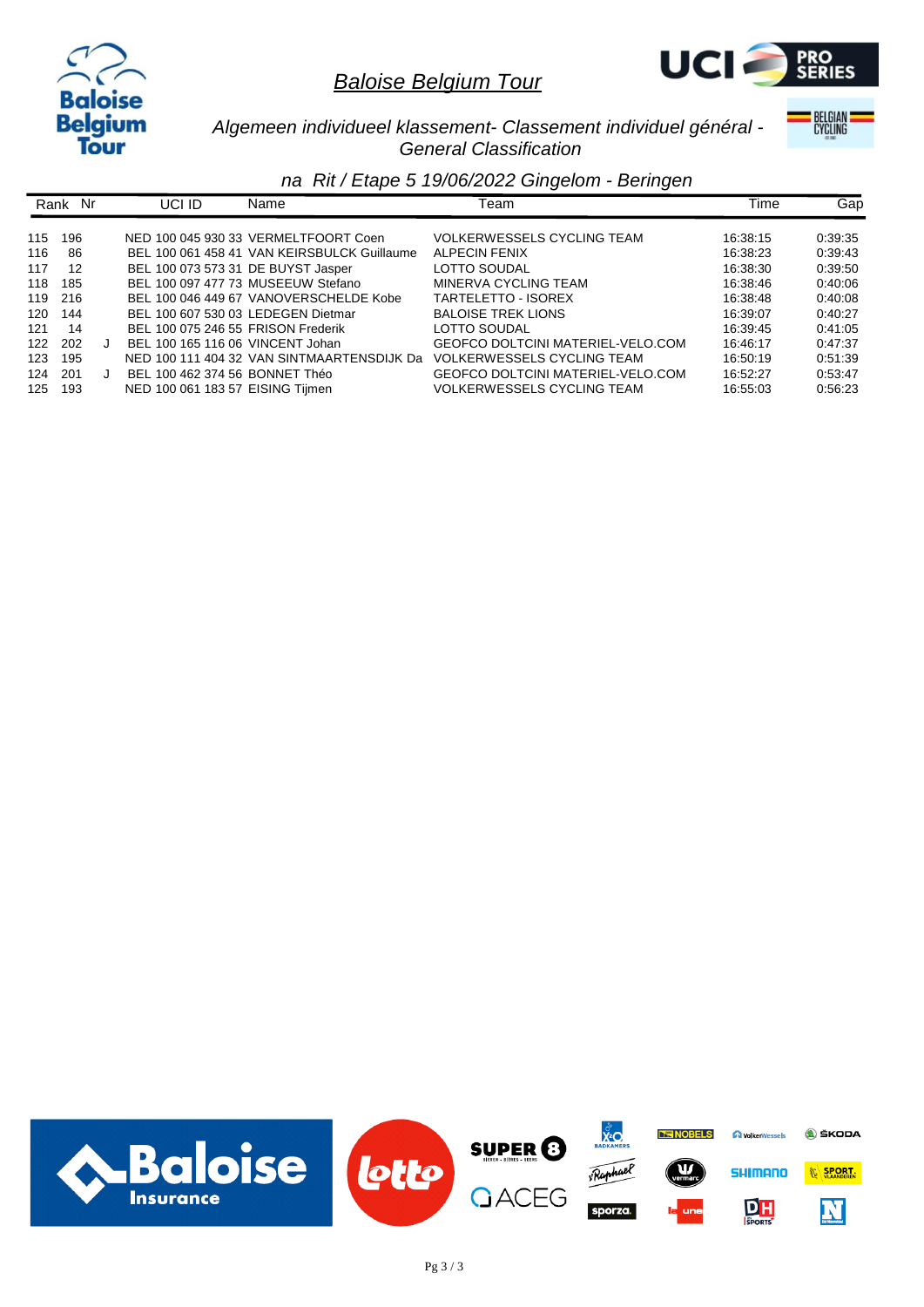



*Algemeen Jongerenklassement - Classement Géneral du Meilleur Jeune - General Youth Classification na Rit / Etape 5 19/06/2022 Gingelom - Beringen*

BELGIAN <mark>:</mark><br>Cycling

| Rank Nr |     | UCI ID                                | Name                       | Team                                   | Time     | <b>Places</b> |
|---------|-----|---------------------------------------|----------------------------|----------------------------------------|----------|---------------|
| 1       |     | 97 FRA 100 672 076 44 VAUQUELIN Kévin |                            | TEAM ARKEA - SAMSIC                    | 16:01:57 | 149           |
| 2       |     | 115 DEN 100 361 204 57                | <b>LEVY William</b>        | UNO-X PRO CYCLING TEAM                 | 16:11:39 | 249           |
| 3       | 141 | BEL 100 650 048 35                    | NYS Thibau                 | <b>BALOISE TREK LIONS</b>              | 16:12:19 | 130           |
| 4       | 126 | BEL 100 649 275 38                    | <b>BERCKMOES Jenno</b>     | SPORT VLAANDEREN - BALOISE             | 16:12:26 | 187           |
| 5       |     | 36 GER 100 363 776 10                 | LÜHRS Luis-Joe             | <b>BORA - HANSGROHE</b>                | 16:12:54 | 264           |
| 6       | 162 | NZL 100 543 779 78 CURRIE Logan       |                            | <b>BOLTON EQUITIES BLACK SPOKE PRO</b> | 16:13:18 | 256           |
|         | 103 | FRA 100 680 835 73 LAURANCE Axel      |                            | <b>B&amp;B HOTELS - KTM</b>            | 16:14:55 | 334           |
| 8       | 187 | BEL 100 164 922 06                    | <b>VANDEVELDE Yentl</b>    | MINERVA CYCLING TEAM                   | 16:24:20 | 346           |
| 9       | 13. | BEL 100 490 235 78                    | DE LIE Arnaud              | <b>LOTTO SOUDAL</b>                    | 16:29:08 | 269           |
| 10      | 154 | BEL 100 649 316 79                    | <b>MEEUSSEN Witse</b>      | PAUWELS SAUZEN - BINGOAL               | 16:29:15 | 426           |
| 11      |     | 62 DEN 100 482 927 45                 | <b>ANDRESEN Tobias</b>     | <b>TEAM DSM</b>                        | 16:31:09 | 321           |
| 12      |     | 153 NED 100 233 561 66                | <b>KAMP Ryan</b>           | PAUWELS SAUZEN - BINGOAL               | 16:31:34 | 368           |
| 13      | 186 | BEL 100 164 577 49                    | <b>PONSAERTS Thibaut</b>   | MINERVA CYCLING TEAM                   | 16:34:26 | 462           |
| 14      | 182 | BEL 100 649 510 79                    | <b>DEBAELE Jorre</b>       | MINERVA CYCLING TEAM                   | 16:34:30 | 448           |
| 15      | 207 | LUX 100 350 041 49                    | <b>KESS Alexandre</b>      | <b>GEOFCO DOLTCINI MATERIEL-VELO.C</b> | 16:34:31 | 424           |
| 16      | 156 | 100 316 032 87<br>ITA.                | <b>MASCIARELLI Lorenzo</b> | <b>PAUWELS SAUZEN - BINGOAL</b>        | 16:35:08 | 509           |
| 17      | 202 | 100 165 116 06<br>BEL                 | <b>VINCENT Johan</b>       | <b>GEOFCO DOLTCINI MATERIEL-VELO.C</b> | 16:46:17 | 540           |
| 18      | 201 | BEL 100 462 374 56                    | <b>BONNET Théo</b>         | <b>GEOFCO DOLTCINI MATERIEL-VELO.C</b> | 16:52:27 | 632           |

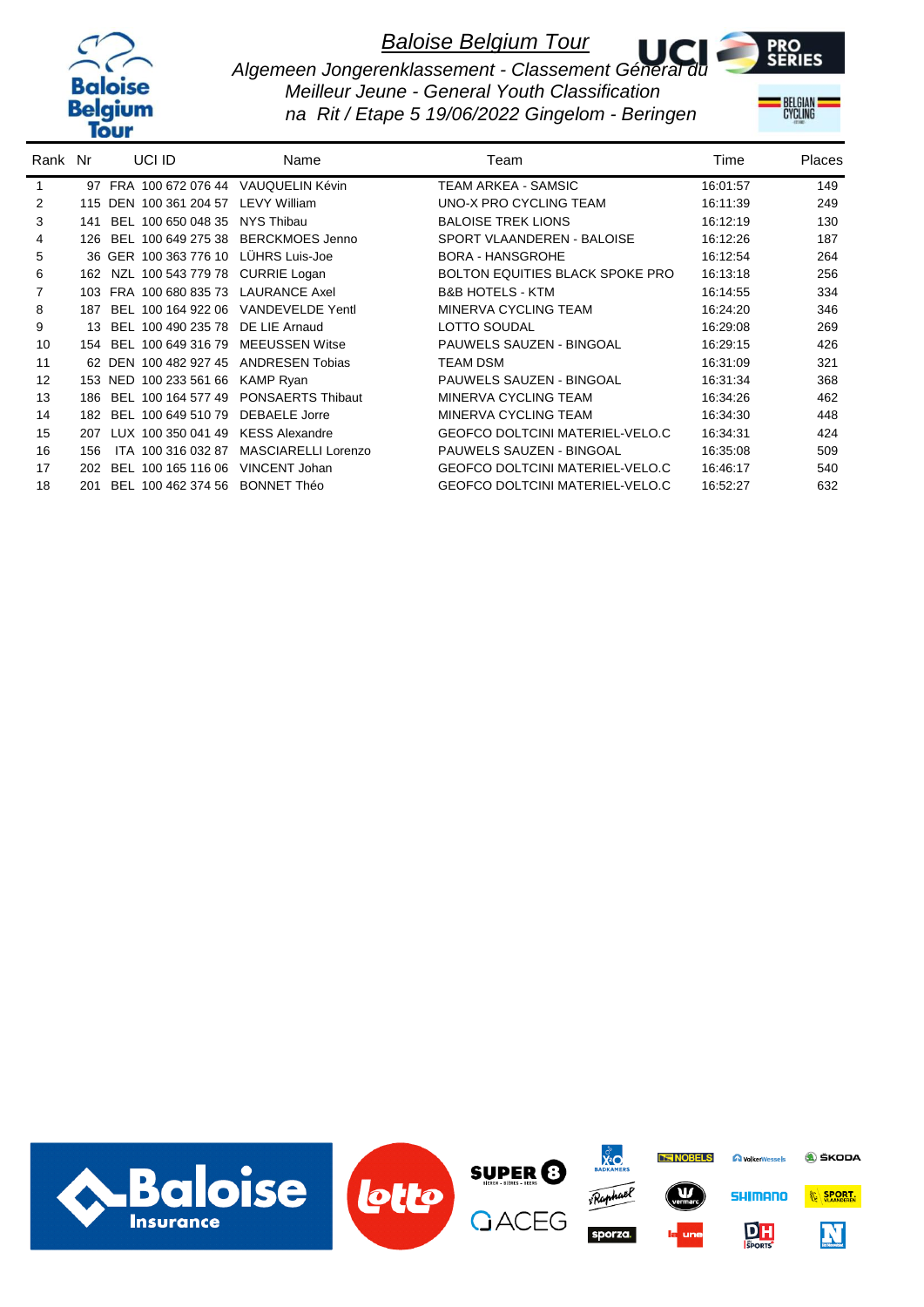



**BELGIAN**<br>CYCLING

*Algemeen puntenklassement - Classement général aux points - General Points Classification*

| na Rit / Etape 5 19/06/2022 Gingelom - Beringen |              |                                 |                                         |                |  |  |
|-------------------------------------------------|--------------|---------------------------------|-----------------------------------------|----------------|--|--|
|                                                 |              | Rang Rugnr Naam-Nom             | Ploeg-Equipe                            | Punten-Points  |  |  |
| $\mathbf{1}$                                    |              | 41 PEDERSEN Mads                | TREK - SEGAFREDO                        | 94             |  |  |
| 2                                               |              | 81 PHILIPSEN Jasper             | <b>ALPECIN FENIX</b>                    | 87             |  |  |
| 3                                               |              | 17 WELLENS Tim                  | LOTTO SOUDAL                            | 53             |  |  |
| 4                                               |              | 23 HERMANS Quinten              | INTERMARCHÉ - WANTY - GOBERT MATÉRIAUX  | 49             |  |  |
| 5                                               | $\mathbf{1}$ | JAKOBSEN Fabio                  | QUICK-STEP ALPHA VINYL TEAM             | 43             |  |  |
| 6                                               |              | 63 DAINESE Alberto              | <b>TEAM DSM</b>                         | 37             |  |  |
| $\overline{7}$                                  |              | 24 ROTA Lorenzo                 | INTERMARCHÉ - WANTY - GOBERT MATÉRIAUX  | 34             |  |  |
| 8                                               |              | 25 THIJSSEN Gerben              | INTERMARCHÉ - WANTY - GOBERT MATÉRIAUX  | 32             |  |  |
| 9                                               |              | 121 WEEMAES Sasha               | SPORT VLAANDEREN - BALOISE              | 28             |  |  |
| 10                                              | 6            | <b>SCHMID Mauro</b>             | QUICK-STEP ALPHA VINYL TEAM             | 25             |  |  |
| 11                                              |              | 37 VAN POPPEL Danny             | <b>BORA - HANSGROHE</b>                 | 25             |  |  |
| 12                                              |              | 13 DE LIE Arnaud                | <b>LOTTO SOUDAL</b>                     | 19             |  |  |
| 13                                              |              | 31 BENNETT Sam                  | <b>BORA - HANSGROHE</b>                 | 19             |  |  |
| 14                                              |              | 82 DE BONDT Dries               | <b>ALPECIN FENIX</b>                    | 17             |  |  |
| 15                                              |              | 124 GHYS Robbe                  | SPORT VLAANDEREN - BALOISE              | 17             |  |  |
| 16                                              |              | 71 WALSCHEID Maximilian Richard | <b>COFIDIS</b>                          | 17             |  |  |
| 17                                              |              | 46 HOOLE Daan                   | <b>TREK - SEGAFREDO</b>                 | 16             |  |  |
| 18                                              |              | 11 CAMPENAERTS Victor           | LOTTO SOUDAL                            | 15             |  |  |
| 19                                              |              | 91 CAPIOT Amaury                | <b>TEAM ARKEA - SAMSIC</b>              | 15             |  |  |
| 20                                              |              | 83 RIESEBEEK Oscar              | <b>ALPECIN FENIX</b>                    | 14             |  |  |
| 21                                              |              | 5 SENECHAL Florian              | QUICK-STEP ALPHA VINYL TEAM             | 13             |  |  |
| 22                                              |              | 64 DONOVAN Mark                 | <b>TEAM DSM</b>                         | 13             |  |  |
| 23                                              |              | 77 ZINGLE Axel                  | <b>COFIDIS</b>                          | 12             |  |  |
| 24                                              |              | 93 HOFSTETTER Hugo              | <b>TEAM ARKEA - SAMSIC</b>              | 12             |  |  |
| 25                                              |              | 113 HANSEN Lasse Norman         | UNO-X PRO CYCLING TEAM                  | 12             |  |  |
| 26                                              |              | 127 MERTENS Julian              | SPORT VLAANDEREN - BALOISE              | 11             |  |  |
| 27                                              |              | 131 ANIOLKOWSKI Stanislaw       | <b>BINGOAL PAUWELS SAUCES WB</b>        | 11             |  |  |
| 28                                              |              | 16 VERMEERSCH Florian           | LOTTO SOUDAL                            | 10             |  |  |
| 29                                              |              | 56 VAN ASBROECK Tom             | <b>ISRAEL - PREMIER TECH</b>            | 10             |  |  |
| 30                                              |              | 164 GATE Aaron                  | BOLTON EQUITIES BLACK SPOKE PRO CYCLING | 9              |  |  |
| 31                                              |              | 47 KIRSCH Alex                  | <b>TREK - SEGAFREDO</b>                 | 8              |  |  |
| 32                                              |              | 34 MEEUS Jordi                  | <b>BORA - HANSGROHE</b>                 | $\overline{7}$ |  |  |

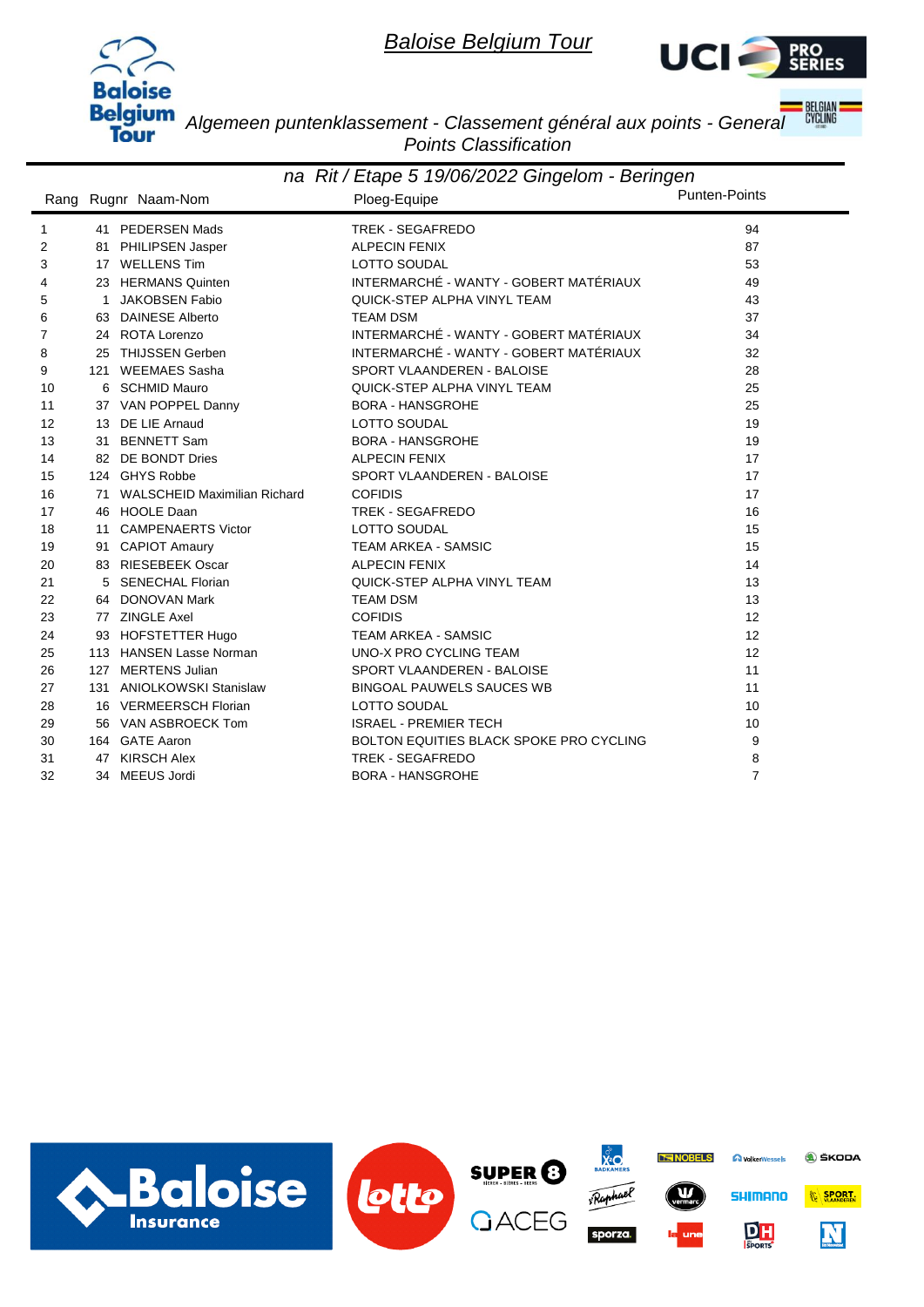



Algemeen ploegenklassement - Classement général par équipes - General Team Classification



| Rank              | Team                                     | Time     |
|-------------------|------------------------------------------|----------|
| $\mathbf{1}$      | INTERMARCHÉ - WANTY - GOBERT MATÉRIAUX   | 48:00:54 |
| $\overline{2}$    | QUICK-STEP ALPHA VINYL TEAM              | 48:02:53 |
| 3                 | <b>ALPECIN FENIX</b>                     | 48:03:27 |
| 4                 | <b>LOTTO SOUDAL</b>                      | 48:08:00 |
| 5                 | <b>ISRAEL - PREMIER TECH</b>             | 48:13:24 |
| 6                 | SPORT VLAANDEREN - BALOISE               | 48:13:34 |
| $\overline{7}$    | UNO-X PRO CYCLING TEAM                   | 48:18:45 |
| 8                 | BOLTON EQUITIES BLACK SPOKE PRO CYCLING  | 48:21:09 |
| 9                 | <b>TEAM ARKEA - SAMSIC</b>               | 48:29:31 |
| 10                | <b>TEAM DSM</b>                          | 48:35:48 |
| 11                | <b>BINGOAL PAUWELS SAUCES WB</b>         | 48:37:20 |
| $12 \overline{ }$ | <b>B&amp;B HOTELS - KTM</b>              | 48:39:35 |
| 13                | <b>COFIDIS</b>                           | 48:40:19 |
| 14                | <b>TREK - SEGAFREDO</b>                  | 48:45:39 |
| 15                | <b>BEAT CYCLING</b>                      | 48:47:44 |
| 16                | <b>BORA - HANSGROHE</b>                  | 48:49:47 |
| 17                | <b>TARTELETTO - ISOREX</b>               | 48:55:35 |
| 18                | <b>VOLKERWESSELS CYCLING TEAM</b>        | 49:22:35 |
| 19                | <b>BALOISE TREK LIONS</b>                | 49:22:57 |
| 20                | PAUWELS SAUZEN - BINGOAL                 | 49:24:08 |
| 21                | MINERVA CYCLING TEAM                     | 49:26:14 |
| 22                | <b>GEOFCO DOLTCINI MATERIEL-VELO.COM</b> | 49:38:34 |
|                   |                                          |          |

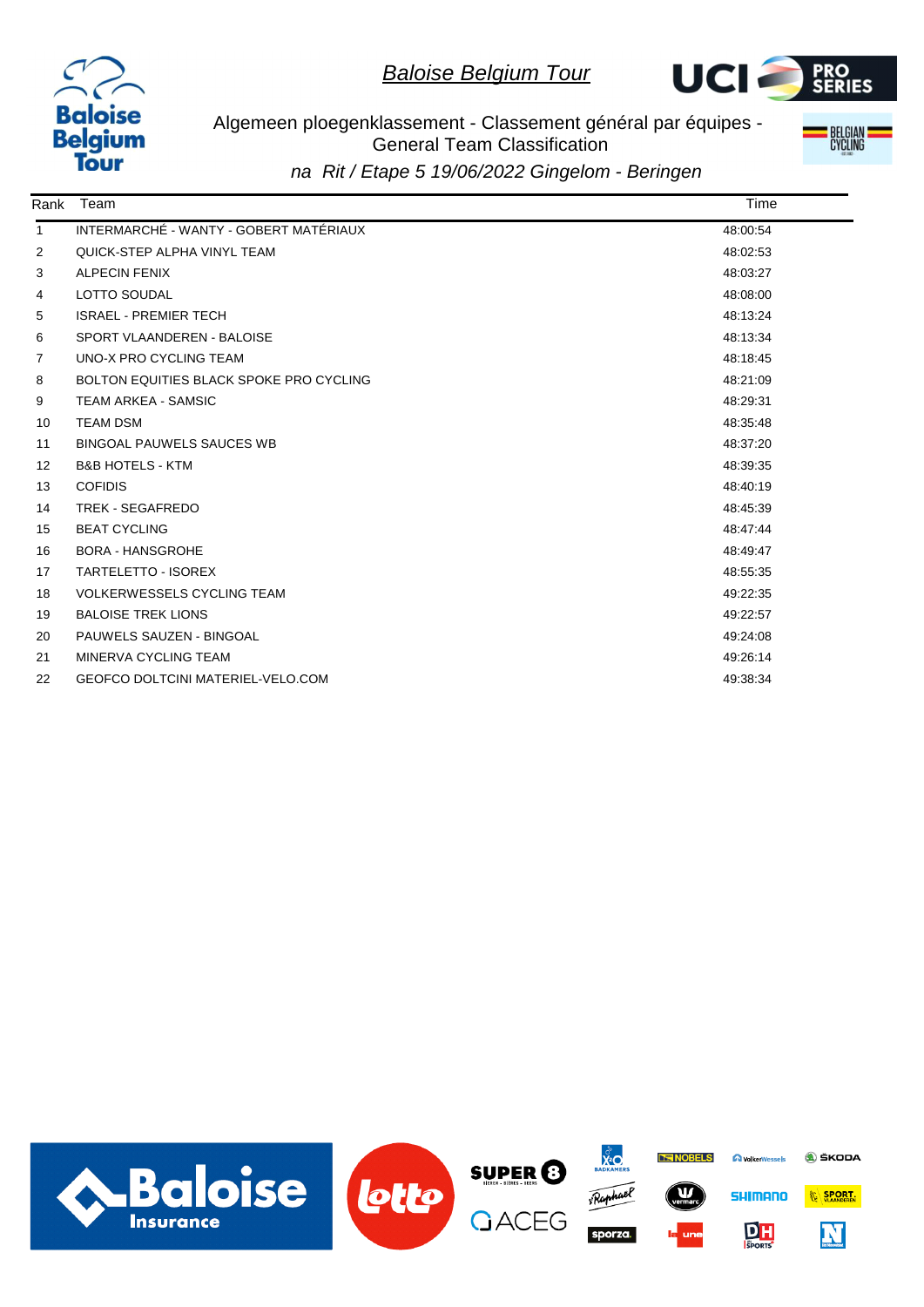



*Algemeen Klassement SUPER 8- Classement géneral SUPER 8- General SUPER 8 Classification*

| Rank Nr | Name                          | Team                                     | Points         |
|---------|-------------------------------|------------------------------------------|----------------|
| 1       | 82 DE BONDT Dries             | <b>ALPECIN FENIX</b>                     | 57             |
| 2       | 195 VAN SINTMAARTENSDIJK Daan | <b>VOLKERWESSELS CYCLING TEAM</b>        | 51             |
| 3       | 175 HAVIK Yoeri               | <b>BEAT CYCLING</b>                      | 33             |
| 4       | 135 TIZZA Marco               | <b>BINGOAL PAUWELS SAUCES WB</b>         | 20             |
| 5       | 187 VANDEVELDE Yentl          | MINERVA CYCLING TEAM                     | 17             |
| 6       | 56 VAN ASBROECK Tom           | <b>ISRAEL - PREMIER TECH</b>             | 16             |
| 7       | 116 URIANSTAD Martin Bugge    | UNO-X PRO CYCLING TEAM                   | 14             |
| 8       | 23 HERMANS Quinten            | INTERMARCHÉ - WANTY - GOBERT MATÉRIAUX   | 13             |
| 9       | 101 JAUREGUI Quentin          | <b>B&amp;B HOTELS - KTM</b>              | 12             |
| 10      | 64 DONOVAN Mark               | <b>TEAM DSM</b>                          | 11             |
| 11      | 216 VANOVERSCHELDE Kobe       | TARTELETTO - ISOREX                      | 10             |
| 12      | 196 VERMELTFOORT Coen         | VOLKERWESSELS CYCLING TEAM               | 10             |
| 13      | 11 CAMPENAERTS Victor         | LOTTO SOUDAL                             | 9              |
| 14      | 214 RELAES Jacob              | TARTELETTO - ISOREX                      | 9              |
| 15      | 62 ANDRESEN Tobias            | <b>TEAM DSM</b>                          | 8              |
| 16      | 6 SCHMID Mauro                | QUICK-STEP ALPHA VINYL TEAM              | 8              |
| 17      | 142 AERTS Thijs               | <b>BALOISE TREK LIONS</b>                | 8              |
| 18      | 117 ABRAHAMSEN Jonas          | UNO-X PRO CYCLING TEAM                   | 8              |
| 19      | 24 ROTA Lorenzo               | INTERMARCHÉ - WANTY - GOBERT MATÉRIAUX   | $\overline{7}$ |
| 20      | 41 PEDERSEN Mads              | TREK - SEGAFREDO                         | 6              |
| 21      | 47 KIRSCH Alex                | TREK - SEGAFREDO                         | 6              |
| 22      | 137 ROBEET Ludovic            | <b>BINGOAL PAUWELS SAUCES WB</b>         | 6              |
| 23      | 17 WELLENS Tim                | LOTTO SOUDAL                             | 5              |
| 24      | 91 CAPIOT Amaury              | <b>TEAM ARKEA - SAMSIC</b>               | 4              |
| 25      | 126 BERCKMOES Jenno           | SPORT VLAANDEREN - BALOISE               | $\overline{4}$ |
| 26      | 184 JOSEPH Thomas             | MINERVA CYCLING TEAM                     | 4              |
| 27      | 173 BURGER Sven               | <b>BEAT CYCLING</b>                      | 4              |
| 28      | 192 DE JONG Timo              | <b>VOLKERWESSELS CYCLING TEAM</b>        | 2              |
| 29      | 213 MARCHAND Gianni           | <b>TARTELETTO - ISOREX</b>               | $\overline{2}$ |
| 30      | 217 VAN BREUSSEGEM Elias      | <b>TARTELETTO - ISOREX</b>               | $\overline{2}$ |
| 31      | 206 VAN DEN BOSSCHE Angelo    | <b>GEOFCO DOLTCINI MATERIEL-VELO.COM</b> | $\overline{2}$ |

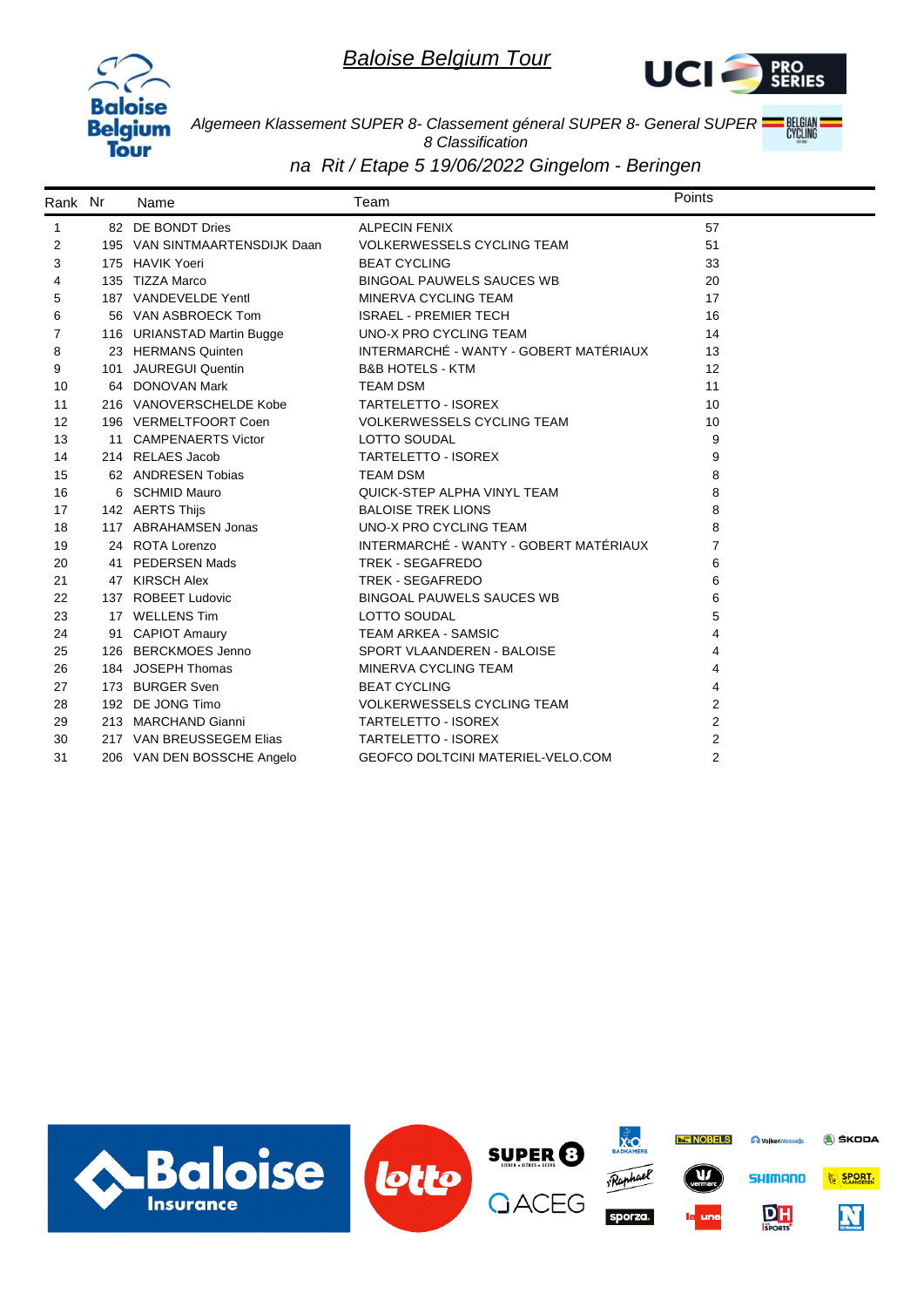



*Opgaves - Abandons - DNF na Rit / Etape 5 19/06/2022 Gingelom - Beringen*

| Rugnr | Naam-Nom                           | Ploeg-Equipe |                |                                   |
|-------|------------------------------------|--------------|----------------|-----------------------------------|
|       | DSQ - Gediskwalificeerd - déclassé |              |                |                                   |
|       | <b>LAMPAERT Yves</b>               | BEL          | 100 086 228 76 | QUICK-STEP ALPHA VINYL TEAM       |
|       | DNF - Opgave - Abandon             |              |                |                                   |
| 191   | <b>COLEMAN Zak</b>                 | GBR          | 100 238 352 07 | <b>VOLKERWESSELS CYCLING TEAM</b> |

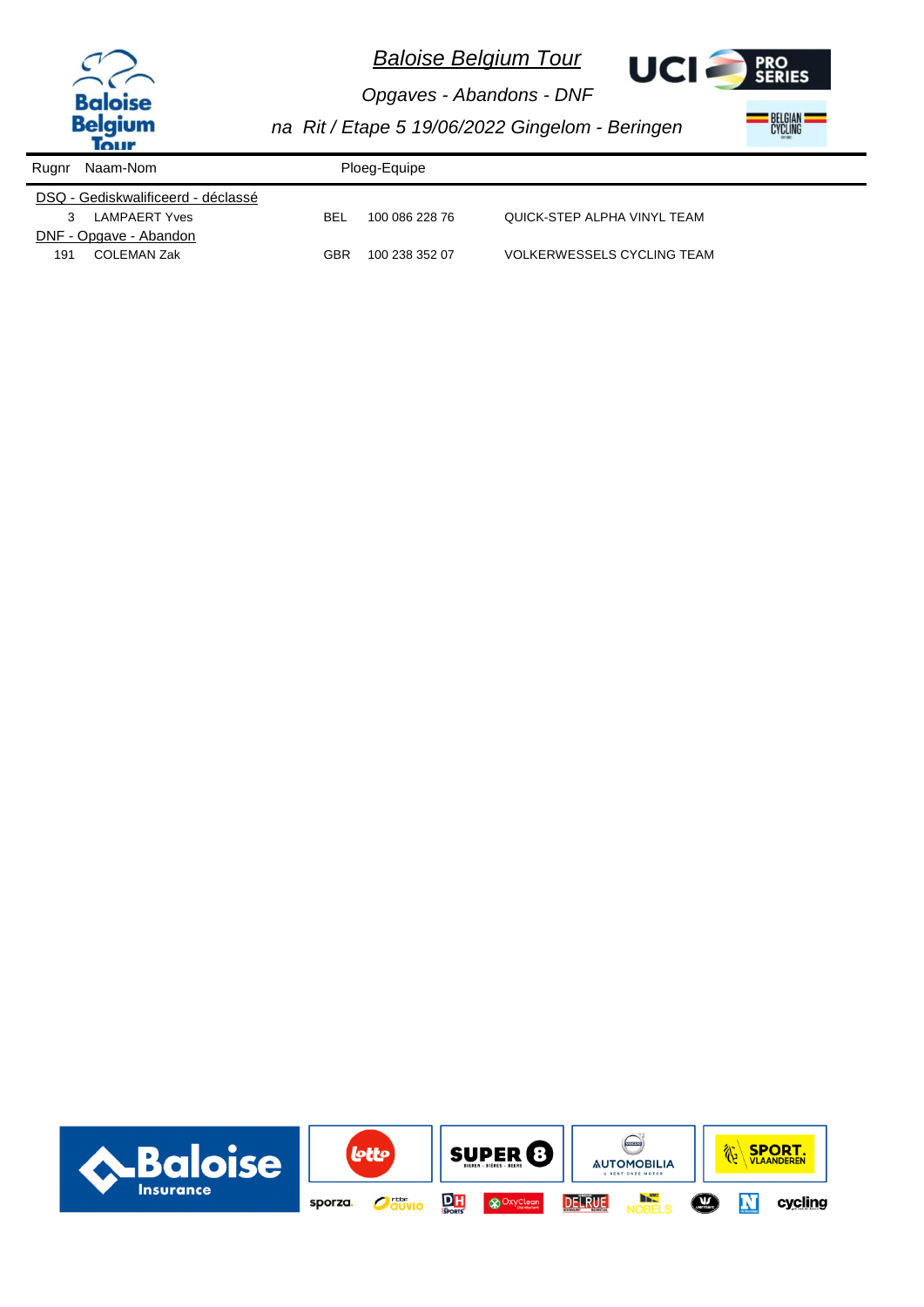

*van 15/06/2022 tot 19/06/2022*

Klasse ME 2.PRO



19/06/2022 *Communique nr* 7

UCI.

### Rit / Etape 5 Gingelom - Beringen

Beslissingen van het college van commissarissen - Communique Du College des commissaires

ART: 2.12.007 § 8.3 Het weggooien zonder voorzorgsmaatregelen of het gevaarlijk wegwerpen of op de weg of in het publiek van een object of afval. Het weggooien van afval buiten de wegwerpzones.

ART: 2.12.007 § 8.3.Disposer sans précaution ou de manière dangereuse, sur la route ou dans le public, de tout objet ou déchet. L'élimination des déchets en dehors des zones d'élimination.

ART: 2.12.007 § 8.3 Disposing without precautions or disposing dangerously or on the road or in the public of any object or waste. Disposing of waste outside the disposal areas.

D.S.GROENENDAAL Richard 100 008 960 20 - PAUWELS SAUZEN - BINGOAL Fine / Amende / Boete: CHF 250

ART: 2.12.007 § 8.6 Onbehoorlijk of ongepast gedrag (in het bijzonder uitkleden plassen in het openbaar aan het begin of einde of tijdens de wedstrijd)

ART: 2.12.007 § 8.6 Comportement inconvenant ou déplacé (notamment, se déshabiller ou uriner en public au départ, à l'arrivée ou au cours de la course)

ART: 2.12.007 § 8.6 Unseemly or inappropriate behaviour (in particular undressing or urinating in public at the start or finish or during the race)

173 - BURGER Sven 10010735557 - BEAT CYCLING Fine / Amende / Boete: CHF 200

ART: 2.12.007 § 5. Tussensprinten en eindsprint (gouden km)

5.1 Afwijken van de gekozen baan en hierdoor een andere renner hinderen of in gevaar brengen en een onregelmatige sprint (met inbegrip van

aan de trui of het zadel trekken van een andere renner, intimidatie of bedreiging, kopstoot, kniestoot, duwen met de schouder of de hand, enz. …)

ART: 2.12.007 § 5. Sprints intermédiaires et sprint final (km en or)

5.1 Déviation du couloir choisi en gênant ou en mettant en danger un autre coureur et sprint irrégulier (notamment tirer le maillot ou la selle d'un autre coureur, intimidation ou menace, coup de tête, de genoux, de coude, d'épaule ou de la main, etc.).

ART: 2.12.007 § 5. Intermediate sprints and final sprint (golden km)

5.1 Deviation from the chosen line that obstructs or endangers another rider or irregular sprint (including pulling the jersey or saddle of another rider, intimidation or threat,

blow from the head, knee, elbow, shoulder, hand, etc.).

3 - LAMPAERT Yves 10008622876 - QUICK-STEP ALPHA VINYL TEAM

Fine / Amende / Boete: CHF 200 +

Elimination / Mise hors compétition / Uitsluiting van de wedstrijd

Het college van commissarissen - Le college des commissaires